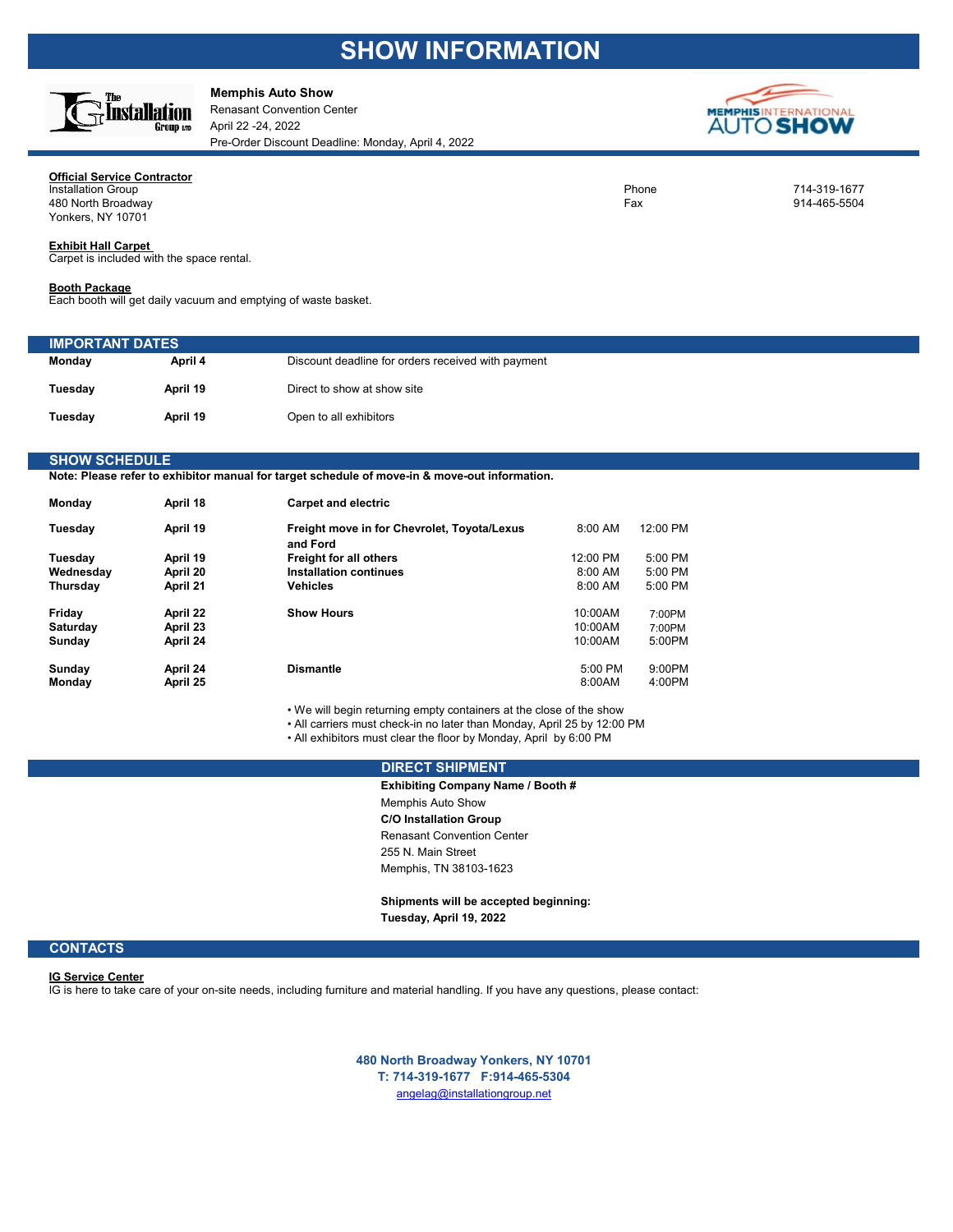# **PAYMENT & CREDIT CARD AUTHORIZATION**

| The<br>Group em              | <b>Memphis Auto Show</b><br><b>Renasant Convention Center</b><br>April 22 - 24, 2022 | Pre-Order Discount Deadline: Monday, April 4, 2022 | <b>MEMPHIS</b><br><b>AUTO SHOW</b> |
|------------------------------|--------------------------------------------------------------------------------------|----------------------------------------------------|------------------------------------|
| <b>COMPANY</b>               | <b>BOOTH NUMBER</b>                                                                  | E-MAIL                                             | PHONE #                            |
|                              |                                                                                      |                                                    |                                    |
| <b>ADRESSS</b>               |                                                                                      | CITY/STATE                                         | ZIP                                |
|                              |                                                                                      |                                                    |                                    |
| AUTHORIZED CONTACT SIGNATURE |                                                                                      |                                                    | DATE                               |
| x                            |                                                                                      |                                                    |                                    |

### **Payment Policy Payment Policy In placing this order, I agree that I have accepted IG**

**Payment for Services** - IG requires payment in **full or a 50% deposit** at the time services are ordered. Further, IG requires that you provide a credit card authorization with your initial order. For your convenience, we will use this authorization to charge your account for services, which may include labor and material handling, not covered by your initial **x** payment. All applicable taxes will be added and charged to your credit card. Authorized Signature (Required) extends the credit card. **Discount Prices -** To qualify for discount pricing, orders must be received with payment on or before the discount price deadline(s).

American Express, Check and bank wire transfer. Purchase orders are not considered payment. All payments must be made in U.S. funds drawn on a U.S. Bank.

Exhibitors will be charged a \$25.00 fee for returned NSF checks.

**Third Party Billing -** Each exhibiting firm is ultimately responsible for all charges incurred on its behalf. IG reserves the right to institute collection action against the exhibitor if the authorized third party does not pay. See Third Party Billing Request Form. **Tax Exempt -** If you are tax exempt in the state in which you will be exhibiting, you must provide a Sales Tax Exemption Certificate for that state. Please send the above information to the IG office for this show. Taxes vary by location and will deadline.

Adjustments and Cancellations - No adjustment to invoices will be made after **CARDHOLDER NAME (PLEASE PRINT)**: close of the show. Please refer to the individual forms for labor, etc. for cancellation fees. All orders cancelled by the Exhibitor or due to the cancellation of an event or CARDHOLDER BILLING ADDRESS: their non-participation may be subject to cancellation fees equal to 50%-100% of the total order, based upon the status of move-in, work performed and/or IG set-up CITY/STATE/ZIP: costs or expenses. A minimum non-refundable deposit of \$25.00 will be applied towards the invoice, unless there is a cancellation of your order. <br>
AUTHORIZED SIGNATURE:

\* If you wish to purchase coverage for excess declared value, please see Material Handling Form.

### **Bank wire transfer information:**

| <b>Installation Group</b> |                                                    |
|---------------------------|----------------------------------------------------|
| c/o First Republic        |                                                    |
| 480 North Broadway        |                                                    |
| Yonkers, NY 10701         |                                                    |
|                           | Account #80007390166 ABA/Routing Number: 321081669 |
| Swift code FRBBUS6S       |                                                    |

*date and amount of transfer* **Installation Group**

If you have any question regarding our payment policy, please call IG at Enclosed is a check in the amount of: 714-319-1677

**Please complete the information and return payment in full with this Check No Check No Pated Check No Pated** 

**form and your orders.** You may choose to pay by credit card, check, or bank wire transfer, however, **for your convenience,** we will use this authorization to charge

your credit card for any additional amounts ordered by your representative or services rendered to your company for this event.

**Method of Payment - Installation Group** accepts MasterCard, Visa, **Authorized Name - Please Print** Please Print Date be added to your invoice, if you do not submit your tax exempt certificate prior to the ACCOUNT NUMBER: EXP DATE: CVV: **c/o First Republic**   $\begin{bmatrix} \mathbb{S}^1 & \mathbb{S}^2 \end{bmatrix}$  **Furniture & Accessories**  $\begin{bmatrix} \mathbb{S}^1 & \mathbb{S}^2 \end{bmatrix}$ **480 North Broadway** Labor \$ **Yonkers, NY 10701** Material Handling \$ **Account #80007390166 Abanging Sign & Truss \$**<br> **Account \$ Swift code FRBBUS6S** States of the state of the state of the state of the state of the state of the state of the state of the state of the state of the state of the state of the state of the state of the state of the stat **To properly credit your account,** send the following information to the Other IG Services (Specify) **Services** (Specify) Please make check payable to: National Convention Services Payment Policy and IG Terms & Conditions of Contract **METHOD OF PAYMENT CREDIT CARD AUTHORIZATON** \*Please note that all credit card transactions will be charged a 3.50% credit card fee **CALCULATION OF ORDERS** PLEASE SIGN T CHECK **CHECK** CREDIT/DEBIT CARD **T** BANK TRANSFER  $\Box$  MASTERCARD  $\Box$  VISA  $\Box$  AMERICAN EXPRESS

IG address listed on the order forms:  $\S$ exhibiting company name, show name, and booth number **Full Payment in U.S. Funds drawn on a U.S. Bank Full Payment in U.S. Funds drawn on a U.S. Bank bank and country where transfer orginated Security Charge my credit card in the amount of:**  $\parallel$ \$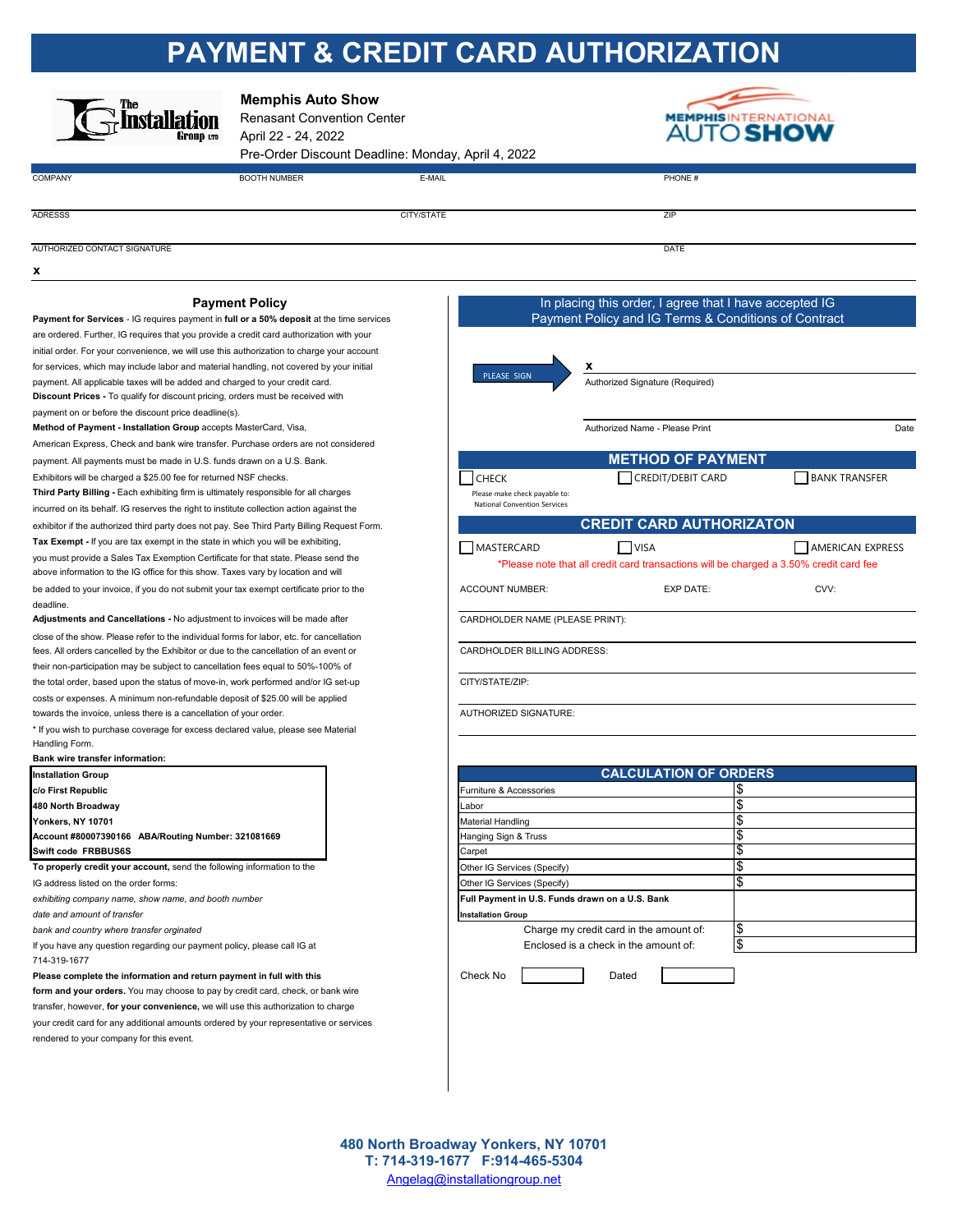# **OFFICIAL CONTRACTORS INFORMATION**



### **Memphis Auto Show**

Renasant Convention Center April 22 - 24, 2022 Pre-Order Discount Deadline: Monday, April 4, 2022



## **OFFICIAL SERVICE CONTRACTORS**

*Show Management, acting on behalf of all Exhibitors and in the best interest of the exposition, has appointed Official Service Contractors to perform and provide necessary services and equipment. Official Service Contractors are appointed to:* 

- Insure the orderly and efficient installation and removal of the overall exposition.
- \* Assure the distribution of labor to all Exhibitors according to need.
- Provide sufficient labor to satisfy the requirements of Exhibitors and for the exposition itself.
- See that the proper type and limits of insurance are in force.
- \* Avoid any conflict with local union and/or exhibit regulations and requirements.
- *The Official Service Contractors will provide all usual trade show services, including labor. Exceptions are:*

a. Supervision may be provided by the Exhibitor

b. **Installation Group is the exclusive exhibit installation contractor or display builder.**

**In both instances, IG shall have no liability to any party for damage or injuries caused by exhibitor or its third party agents.**

## **EXHIBITOR APPOINTED CONTRACTORS**

*Exhibitors may employ the service of independent contractors to install and dismantle their display, providing the Exhibitor and the installation and dismantling contractor comply with the following requirements:*

- **1** The exhibitor must notify Show Management in writing and IG Services of the intention to utilize an independent contractor no later than 30 days prior to the first move-in day, furnishing the name, address and telephone number of the firm.
- **2** The Exhibitor shall provide evidence that the Exhibitor Appointed Contractor has proper certificates of insurance with at least the minimum as described below, unless show management requires more.
- a. Comprehensive General Liability not less than \$1,000,000 with respect to injuries to any one person in an occurrence
- b. \$2,000,000 with respect to injuries to more than one person in any occurrence
- c. Workers' Compensation Insurance including employee liability coverage, in a minimum amount not less than \$1,000,000 of individual and/or aggregate coverage and/or statutory limitation.
- **d. IG and Show Management must be named as additional insured's.** Any exhibitor who had identified an exhibitor appointed contractor, "EAC" must insure that the EAC has current Certificate of Insurance on file with IG or Show Management, evidencing the correct coverage at least 10 days prior to the first date of move-in for the show or the EAC will not be able to have access to the facility to perform work.
- **3** The exposition floor, aisles, loading docks, service and storage areas will be under the control of the Official Service Contractor, Installation Group.
- **4** For services such as electrical, plumbing, telephone, cleaning and drayage, no contractor other than the Official Service Contractor will be approved. This regulation is necessary of licensing, insurance, and work done on equipment and facilities owned by parties other than Exhibitor. Exhibitors shall provide only the material and equipment they own and is to be used in their exhibit space.
- **5** The Exhibitor Appointed Contractor:
- a. Must agree to abide by all rules and regulations of the show, as outlined in this exhibitor kit, including all union rules and regulations.
- b. Must have all business licenses, permits and Worker's Compensation insurance required by State and City governments and the convention facility management prior to commencing work, and shall provide Show Management with evidence of compliance. All Certificate of Insurance shall name both IG Services and Show Management as additional insured's. See attached examples:
- c. Will share with IG Services all reasonable costs related to its operation, including but not limited to overtime pay for stewards, restoration of exhibit space to its initial condition.
- d. Must furnish Show Management and IG Services with the names of all on-site employees who will be working on the exposition floor and see that they wear at all times necessary identification badges as determine by Show Management.
- e. Shall be prepared to show evidence that it had a valid authorization from the Exhibitor for services. The Exhibitor Appointed Contractor may not solicit business on the exhibit floor.
- f. Must confine operations to the exhibit area of its clients. No service desks, storage area, or other work facilities will be located anywhere in the building. The show aisles and public space are not a part of the Exhibitor's booth space and must be kept clear.
- g. Shall provide, if requested, evidence to IG Services that it possesses applicable and current labor contracts and must comply with all labor agreements and practices. The Exhibitor Appointed Contractors must not commit or allow to be committed by persons in its employment any acts that could lead to work stoppages, strikes, or labor problems.
- h. Must coordinate all its activities with IG Services.
- i. Must comply with all reasonable rules and regulations of the venue, Show Management, and/or Official Services Contractor in order to create a safe work environment. A failure to do so can results in a delay or termination of your right to continue if the conditions cannot be corrected.
- **6** All information must be received in the IG Service office no later than 10 days prior to the show.

Angelag@installationgroup.net **480 North Broadway Yonkers, NY 10701 T: 714-319-1677 F:914-465-5304**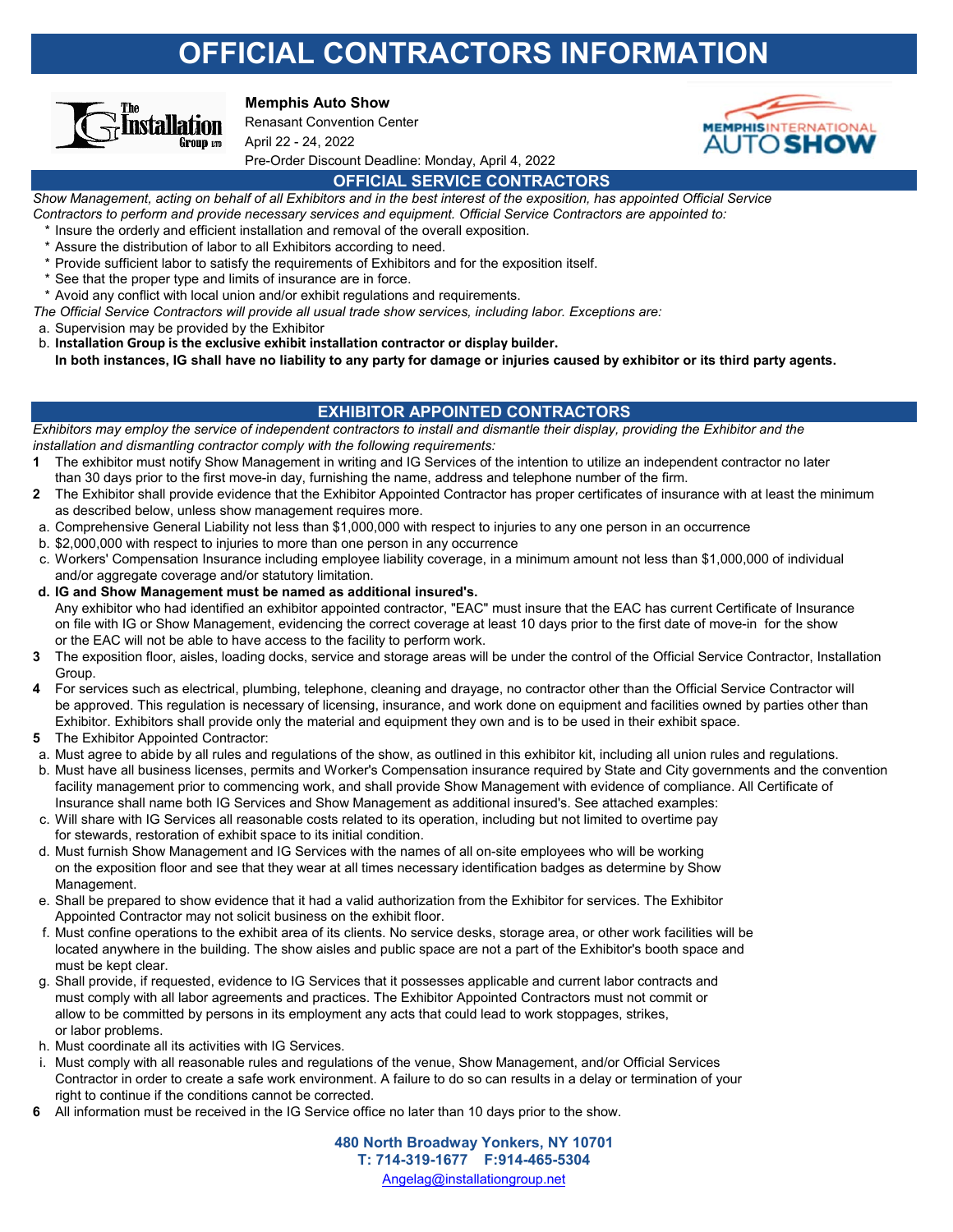## **THIRD PARTY BILLING REQUEST**



**Memphis Auto Show**

Renasant Convention Center April 22 - 24, 2022 Pre-Order Discount Deadline: Monday, April 4, 2022



COMPANY COMPRISE THE STATE OF THE SERVER WAS COMPANY FOR THE SERVER THAT AND RELATION OF THE SERVER THAT A PHONE  $\#$ 

EXHIBITING COMPANY NAME:

THIRD PARTY COMPANY NAME:

You may arrange for a third party to handle your display and be billed for services. IG will agree to this arrangement if the third party has a satisfactory payment record with us. Both **Firms** must complete this form, including **Third Party Credit Card Charge Authorization below. Return form by the deadline date. IG reserves the right to deny any Third**  Party Billing Request that is not complete or received by the deadline date. It is understood and agreed that the exhibiting firm is ultimately responsible for payment of charges. If your named third party does not pay the invoice before the last day of the show, charges will revert to you, the exhibiting firm. All invoices are due and payable upon receipt. IG Terms & Conditions of Contract apply to both the Exhibiting Firm and Third Party Representative.

EMAIL ADDRESS BOOTH NUMBER

## **EXHIBITING COMPANY INFORMATION**

| <b>LATION INTO CONTRAT IN AIRIL.</b> |      |  |
|--------------------------------------|------|--|
| EXHIBITING COMPANY ADDRESS:          |      |  |
| CITY/STATE/ZIP:                      |      |  |
| PHONE:                               | FAX: |  |
| <b>CONTACTS EMAIL:</b>               |      |  |
| EXHIBITOR NAME: (PLEASE PRINT)       |      |  |
| <b>EXHIBITOR SIGNATURE:</b>          |      |  |

## **SERVICES TO BE COVERED BY THIRD PARTY**

Booth Cleaning

| All Services                |  |
|-----------------------------|--|
| I&D Labor/Supervision       |  |
| Material Handling/ In & Out |  |

| Booth Furnishings |  |
|-------------------|--|
| Electrical        |  |
| Carpet            |  |

| Audio Visual |  |  |  |  |
|--------------|--|--|--|--|
|              |  |  |  |  |

 $\Box$  Other (Please Specify)

## **THIRD PARTY COMPANY INFORMATION**

| THIRD PARTY COMPANY ADDRESS: |      |
|------------------------------|------|
| CITY/STATE/ZIP:              |      |
| PHONE:                       | FAX: |
| <b>CONTACTS EMAIL:</b>       |      |
| <b>EMAIL FOR INVOICE:</b>    |      |

| THIRD PARTY CREDIT CARD INFORMATION |            |                                                                                        |                  |  |
|-------------------------------------|------------|----------------------------------------------------------------------------------------|------------------|--|
|                                     | MASTERCARD | $\Box$ VISA                                                                            | AMERICAN EXPRESS |  |
|                                     |            | *Please note that all credit card transactions will be charged a 3.50% credit card fee |                  |  |
| <b>ACCOUNT NUMBER:</b>              |            | <b>EXP DATE:</b>                                                                       | CVV:             |  |
| CARDHOLDER NAME (PLEASE PRINT):     |            |                                                                                        |                  |  |
| CARDHOLDER BILLING ADDRESS:         |            |                                                                                        |                  |  |
| CITY/STATE/ZIP:                     |            |                                                                                        |                  |  |
| AUTHORIZED SIGNATURE:               |            |                                                                                        |                  |  |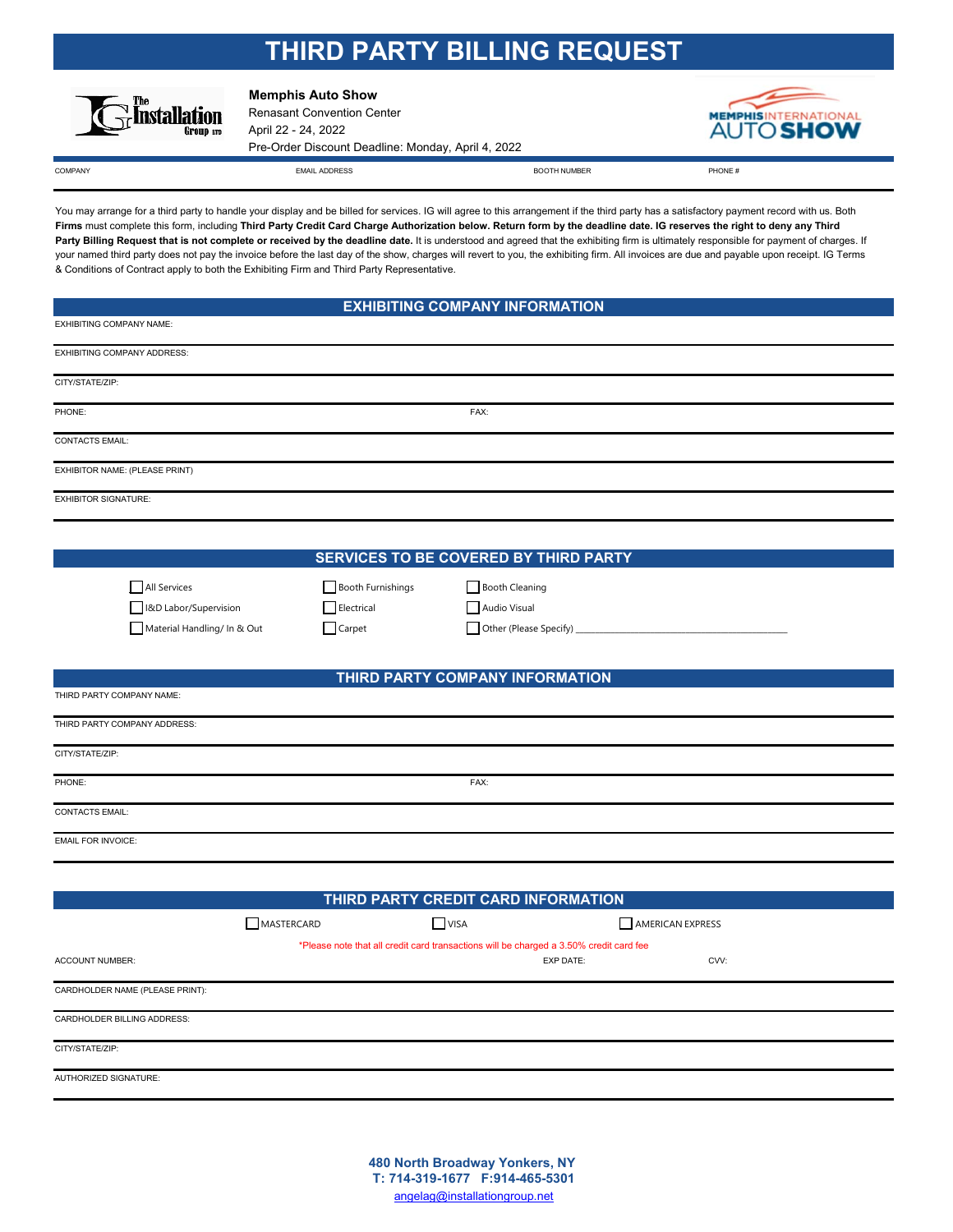# **SAFETY FIRST**



**Memphis Auto Show**

Renasant Convention Center April 22 - 24, 2022 Pre-Order Discount Deadline: Monday, April 4, 2022



## **Safety is very important for everyone working in the exhibit hall - especially you!**

IG is committed to safety through our company and in the work that we do. We request that you make safety a part of your activities during the show. If you see something unsafe or that presents a hazard, please bring it to the attention of a IG supervisor. By reporting unsafe or hazardous conditions, you will help make the show safer and more enjoyable for yourself and your fellow exhibitors.

These Guidelines will enhance the overall safety of the show and help to prevent injuries to you, our employees and other exhibitors. Enjoy the show and do it safely. Thank you for your cooperation!

### **Exhibitor loss prevention guidelines at show site**

- 1 Smoking is prohibited except in designated areas. Please be sure all cigarettes are fully extinguished.
- 2 Standing on chairs, tables and other furniture is PROHIBITED. The furniture is not designed to support your standing weight. Please use a ladder or ask IG personnel for assistance.
- 3 Forklifts and carts are to be used by authorized IG personnel only. Please do not operate this equipment. Ask for help.
- 4 Be aware of the forklifts moving throughout the aisles and docks. Please stay clear of them, especially when they are carrying a crate or load.
- 5 Never run in the exhibit hall. Please walk. Watch your step in the aisles and stay away from the loading docks.
- 6 Electrical wires and cords can be hazardous if frayed or stretched over a walkway Please check all cords for damage. Notify a IG supervisor if you need assistance repairing or removing a damaged cord. Do not overload outlets or plugs.
- 7 Please keep fire exits clear. Report any fires immediately or pull the nearest fire alarm.
- 8 If you spill something, or notice a spill, clean it up or report it immediately. Please do not walk away from a spill.
- 9 Use good housekeeping. Dispose of waste properly and keep materials stacked securely.
- 10 Keep aisles free and clear of any and all debris.
- 11 Protect your valuables while on the show floor. Please keep all expensive or valuable items secured. Unattended items in booths are easy theft targets.
- 12 Notify a IG representative of any safety issues or concerns.

angelag@installationgroup.net **480 North Broadway Yonkers, NY 10701 T: 714-319-1677 F:2914-465-5304**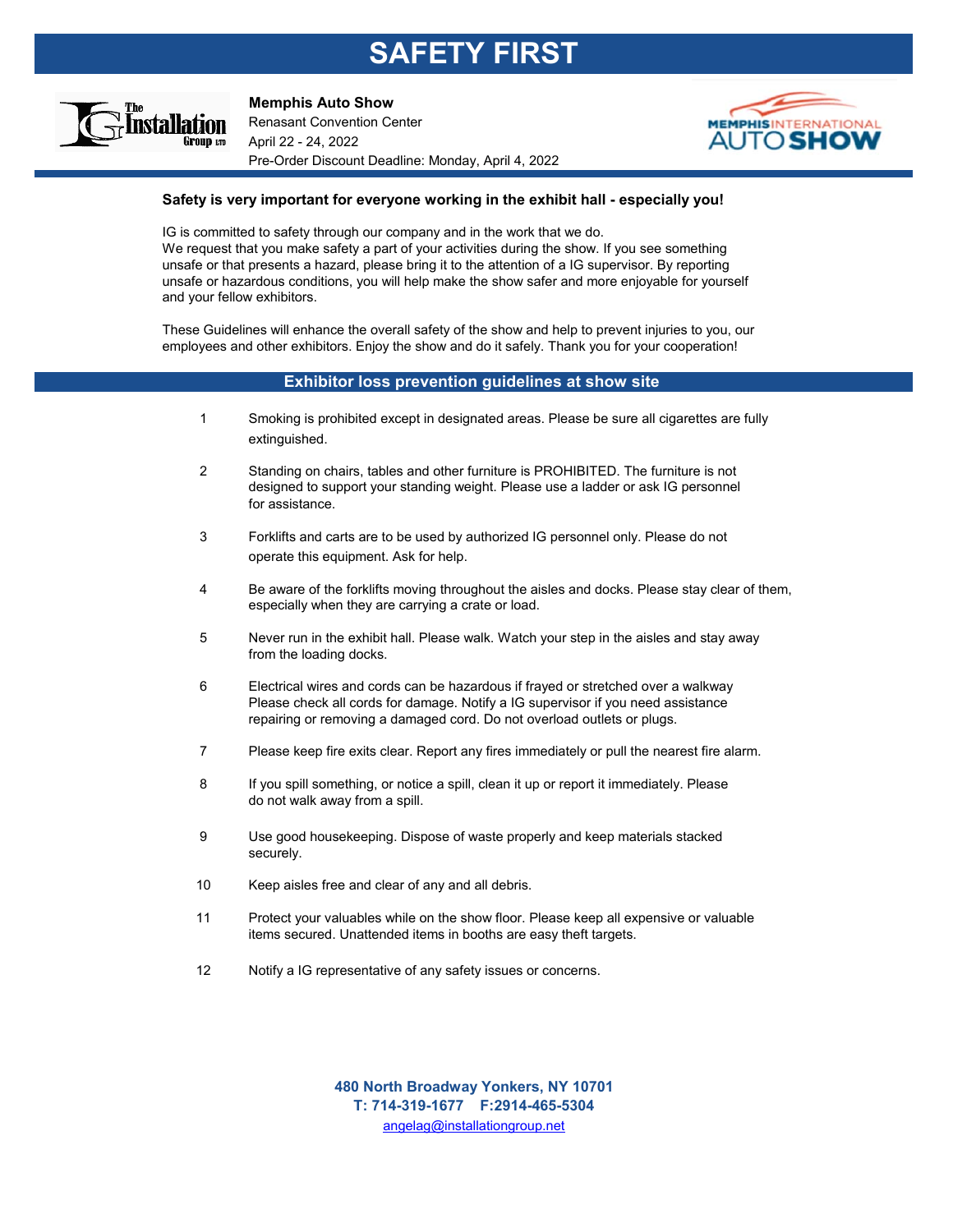## **SHOW SITE WORK RULES**



**Memphis Auto Show** Renasant Convention Center

April 22 - 24, 2022 Pre-Order Discount Deadline: Monday April 4, 2022



### **MEMPHIS UNION INFORMATION**

To assist you in planning your participation in the upcoming show, we are certain you will appreciate knowing in advance that union labor will be required for certain aspects of your exhibit handling.

### **EXHIBIT INSTALLATION AND DISMANTLING**

Carpenters are responsible for laying carpet; install and dismantle exhibit booths; install and dismantle drape; erect contractor stages; uncrate equipment; skirt tables.

Exhibitors are not permitted to use Power Tools (electric drills, power saws, etc) on booths of any size. Manual tools such as hammers, screwdrivers, ratchets, pry bars, etc. are not allowed for exhibitor use. Exhibitors may not borrow tools, ladders or other equipment from the exhibit facility and/or IG.

Electricians are responsible for installating electric power.

Plumbers are responsible for providing plumbing, compressed air, water and drains.

Laborers are responsible for loading, unloading and delivering contractor equipment; load, deliver and check freight with Teamsters; install and dismantle pipe; pick up carpet, remove empty crates, operate forklifts.

Riggers are responsible for work performed by the use of forklift trucks on rigging work; when a mobile crane is used; **or the**  *movement of machinery.* 

Teamsters are responsible for loading, unloading, delivery and checking freight with Laborers; operate forklifts.

### **MATERIAL HANDLING**

The exhibitor use of dollies, hotel baggage carts, flat trucks and other mechanical equipment, is not permitted. IG will control access to the trade show floor which includes access from the loading docks and/or all doorways into an exhibit facility. This will help to provide a safe and orderly move-in/move-out. Unloading or reloading of any freight into the exhibit hall by any and all private vehicles and contracted carriers will be handled by Teamsters under the direction of IG. Rates for material handling services are enclosed in this exhibitor service manual. IG shall be the sole authority on all matters in the DOCK area. This shall include but not be limited to such items as assignment of dock space and loading or unloading of all materials and equipment. Any conflicts or disagreements regarding the union jurisdictions or interpretations thereof should be resolved with representatives of IG and Show Management.

### **SAFETY**

Standing on chairs, tables or other rental furniture is prohibited. This furniture is not engineered to support your standing weight. IG cannot be responsible for injuries or falls caused by the improper use of rental furniture. Please assist in our efforts to provide a SAFE WORKING ENVIRONMENT for everyone.

### **TIPPING**

Our work rules prohibit the SOLICITATION OR ACCEPTANCE of tips in cash, product or gifts in kind by an employee (union or nonunion). Our employees are paid appropriate wages denoting professional status, therefore tipping of any kind is not allowed.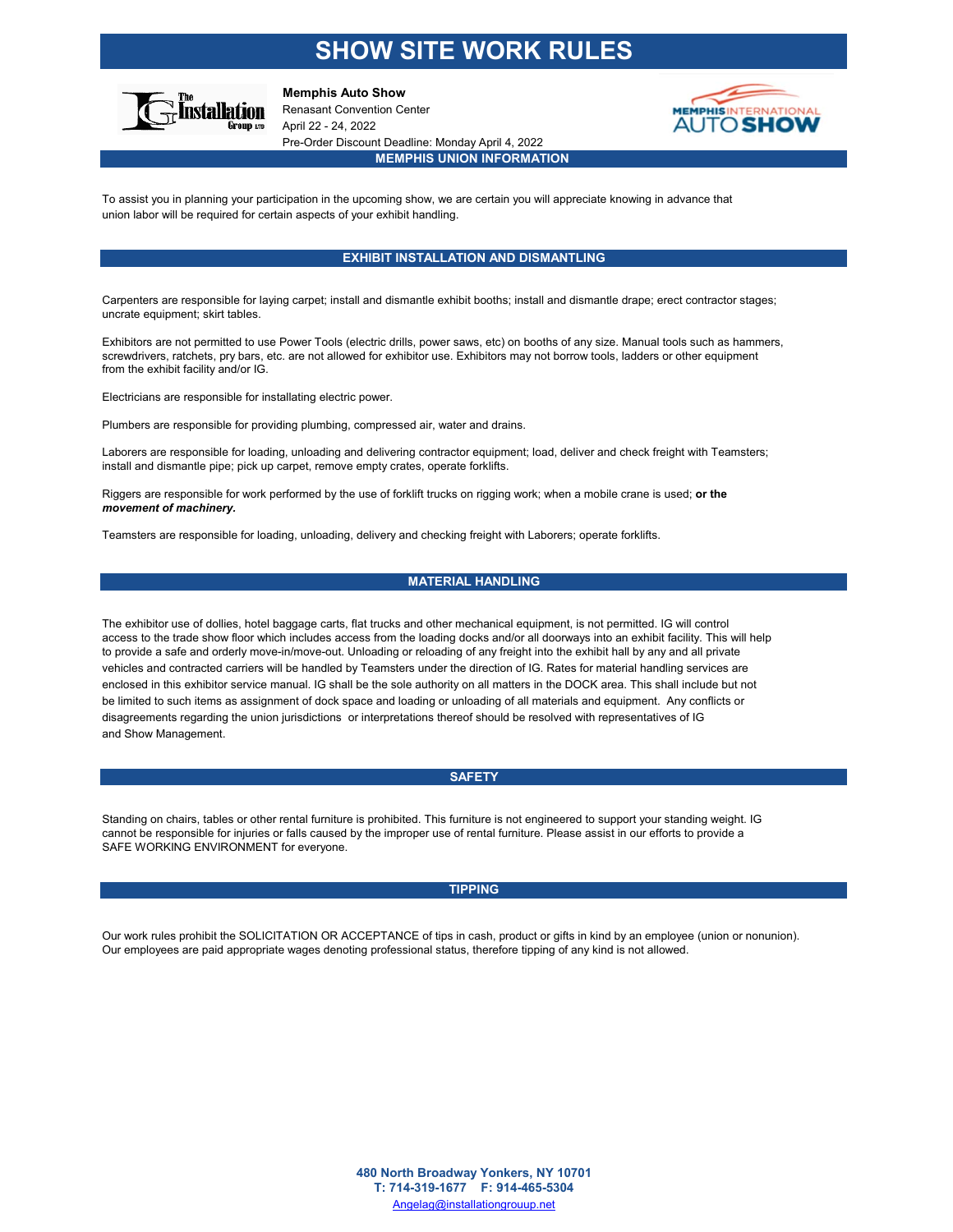## **TERMS & CONDITIONS OF CONTRACT**



**Memphis Auto Show** Renasant Convention Center April 22 - 24, 2022 Pre-Order Discount Deadline: Monday, April 4, 2022

**1. DEFINITIONS.** For purposes of this contract, "Installation Group" ("IG") means Installation Group. ("IG") and their employees, officers, directors, agents, assigns, affiliated companies, and related entities including but not limited to any subcontractors IG may appoint. The term "EXHIBITOR" means the EXHIBITOR, its employees, agents, representatives, and any EXHIBITOR Appointed Contractors. Further, the EXHIBITOR is in fact the "shipper" for all purposes and circumstances, notwithstanding anything contained herein to the contrary. All dollar amounts are in U.S. dollars.

**2. PACKAGING AND CRATES. IG** shall not be responsible for damage to loose, uncrated materials, padwrapped or shrink-wrapped materials, glass breakage, canceled damage, carpets in bags or poly, or materials improperly packed. In addition, IG shall not be responsible for crates and packaging which are unsuitable for handling, or for condition, or have prior damage. Crates and packaging should be of a design to adequately protect for handling by forklift and similar means.

**EMPTY CONTAINERS.** Empty container labels will be available at the show site service desk Affixing labels to the containers is the sole responsibility of EXHIBITOR or his representative. All previous labels must be removed or obliterated. IG assumes no responsibility for: Error in the above procedures; Removal of containers with old empty labels & without IG Labels; or Improper information on empty labels. IG WILL NOT BE LIABLE FOR LOSS OR DAMAGE TO CRATES AND CONTAINERS OR THEIR CONTENTS WHILE SAID ITEMS ARE IN EMPTY CONTAINER STORAGE.

**4. INBOUND SHIPMENT(S).** Consistent with trade show industry practices, there may be a lapse of time between the delivery of shipment(s) to the booth and the arrival of exhibitor or his representative, and *during such time the materials will be left unattended* . IG WILL NOT BE RESPONSIBLE OR LIABLE FOR ANY LOSS, DAMAGE, THEFT, OR DISAPPEARANCE OF EXHIBITOR'S MATERIALS AFTER SAME HAVE BEEN DELIVERED TO EXHIBITOR'S BOOTH AT SHOW SITE . EDG highly mends the securing of security services from facility or Show Manag

**5. OUTBOUND SHIPMENT(S).** Consistent with trade show industry practices, there may be a lapse of time between the completion of packing and actual pick up of materials from the booths for loading onto a carrier and *during such time the materials will be left unattended. IG WILL NOT BE*<br>RESPONSIBLE OR LIABLE FOR ANY LOSS, DAMAGE, THEFT, OR DISAPPEARANCE OF EXHIBITOR'S MATERIALS BEFORE SAME HAVE BEEN PICKED UP FOR RELOADING AT THE CONCLUSION OF THE EVENT. IG highly recommends the securing of security services from facility or show management. All Materials Handling Agreements submitted to IG by EXHIBITOR will be checked at the time of pick up from the booth and corrections will be made where discrepancies exist between the quantities of items listed by EXHIBITOR and the actual count of such items in the booth at the time of pick up.

6. IG RESPONSIBILITY. IG shall be responsible only for those services which it directly provides. IG assumes no responsibility for any person's parties, or other contracting firms not under IG's direct supervision and control. IG shall not be responsible for loss, delay, or damage due to strike, lockouts, work stoppages, natural elements, vandalism, acts of God, civil disturbances, power failure, explosion,<br>acts of terrorism or war, other causes beyond IG's reasonable control, nor for ordinary wear & tear in<br>the handling of

**7. INSURANCE.** It is understood that IG is not an insurer. Insurance on exhibit materials, if any, shall be obtained by EXHIBITOR in amounts and for perils determined by EXHIBITOR. EXHIBITOR agrees to provide IG with a release of subrogation to the extent of any insurance settlement received.

8. DECLARED VALUE. Declared value is available only on AIR SHIPMENTS. The value per pound for applying valuation charges shall be determined by dividing the EXHIBITOR'S declared value for carriage by the actual weight of the shipment.

**(a) GROUND SHIPMENTS**. No declared value is available for ground shipments. If the HIBITOR'S declared value for carriage by the actual weight of the shipment.

**(b) DOMESTIC & INTERNATIONAL AIR SHIPMENTS.** When the EXHIBITOR declares the value that \$.50 (UDS) per pound per article with a maximum liability of \$100.00 (UDS) per item, or \$1,500.00 (USD) per shipment, whichever is greater, an additional charge of \$0.85 (USD) for each \$100.00 (USD) of excess valuation or fraction thereof, subject to a minimum charge of \$3.25 (USD) per shipment, will be assessed on the value shown on the front of this form.

**(c)** Notwithstanding the above limitations, all shipments, domestic and international, containing the

- **1.** Artworks and objects of art, namely original paintings, drawings, etchings, water colors, tapestries or sculptures.
- **2.** Clocks, jewelry, including costume jewelry, furs and fur trimmed clothing.
- **3.** Personal effects, including without limitation papers and documents.

**(d)** Liability for damage to shipments containing glass shall be limited to \$50.00 (USD). Shipments with a declared value exceeding \$50.00 (USD) will not be accepted. If inadvertently accepted, liability will be limited to \$50.00 (USD). Glass shipments include without limitation, windshields, plate glass, ceramics, chinaware and light bulbs.

**(e)** Any declared value in excess of the maximums allowed herein is null and void, and the acceptance by us for carriage of any shipment with a declared value in excess of the allowed maximums does not constitute a waiver of these maximums.



**IG TERMS AND CONDITIONS ARE SUBJECT TO CHANGE AT IG' SOLE DISCRETION WITHOUT NOTICE**

**TO ANY PARTIES**

**9. CLAIM(S) FOR LOSS.** Claims for loss or damage must be filled within nine (9) months after the delivery of the property, except that claims for failure to make delivery must be filed with in nine(9) months after a reasonable time for<br>delivery has elapsed. In no event shall a suit or action be brought against IG more than two(2) yea the day when written notice is given by IG to EXHIBITOR that the claim is disallowed. Receipt of shipment by consignee<br>or the consignee's agent with out written notification of damage or loss will be prima facie evidence t delivered in good condition.

**a. PAYMENT FOR SERVICES MAY NOT BE WITHHELD.** In the event of any dispute between the EXHIBITOR and IG relative to any loss, damage, or claim, such EXHIBITOR shall not be entitled to and shall not withhold payment, or any partial payment, due to IG for its services, as an offset against the amount of any alleged loss or damage.

**b. MAXIMUM RECOVERY.** If found liable for any loss, IG sole and exclusive remedy is limited to \$.50 (USD) per pound per article with a maximum liability of \$100.00 (USD) per item, or \$1,500.00 (USD) per shipment, whichever is<br>less, unless shipper makes a declaration of value in the space designated on the front of this form and pa shipment. DECLARED VALUE AMOUNTS AS SHOWN ON THE FRONT OF THIS FORM APPLY ONLY TO THE AIR<br>SHIPMENT OF MATERIALS, AND NOT OT ANY OTHER SERVICES PROVIDED NCS INCLUDING, WITHOUT LIMITATION, MATERIAL HANDLING SERVICES.

**C. BREACH OF CONTRACT AND /OR NEGLIGENCE ONLY.** IG**'s** liability shall be limited to any loss or damage which results soley from IG's NEGLIGENCE in the actual physical handling of the items comprising EXHIBITOR 's<br>shipment(s) OR which results from BREACH OF THIS CONTRACT and not for any other type of loss or damage. In no event shall IG be liable to the EXHIBITOR or to any other party for special, collateral, exemplary, indirect, incidental<br>or consequential damages, whether such damages occur either prior or subsequent to, or are alleged the provisions of this agreement regardless of the form of action, wthere in contract or in tort, including strict liability<br>and negligance, even if IG has been advised or has notice of the possibility of such damages, or caused by EXHIBITOR'S faulire to perform EXHIBITOR's responsibilities. Such excluded damages include but are not limited to: loss of profits, loss of use or intereuption of busines, or other consequential or indirect economic loss(es).

**10. JURISDICTION.** THIS CONTRACT SHALL BE CONSTRUCTED UNDER THE LAWS OF THE STATE OF NEW YORK WITH OUT GIVING EFFECT TO ITS CONFLICT OF LAWS RULES. EXCLUSIVE VENUE FOR ALL DISPUTES ARISING OUT OF OR RELATING TO THIS CONTRACT SHALL RESIDE IN A COURT OF COMPETENT JURISDICTION IN MANHATTAN COUNTY NEW YORK

**11. DISPUTE RESOLUTION WAIVER OF A JURY TRIAL.** Parties agree to waive the right to a Jury trial and agree to utilize an independent arbitrator in the county of Manhattan, New York.

**12. INDEMNIFICATION.** EXHIBITOR agrees to indemnify, forever hold harmless and defend IG, its employees, directors, officers, and agents from and any and all demands, claims, causes of action, fines, penalties, damages ( including<br>consequential), Liabilities, judgments, and expenses (including but not limited to reasonable attorneys' fe investigation cost) on account of personal injury, death, or damage to or loss of property or profits arising out of, or

Exhibitor's negligence, willful misconduct, or deliberate act, or the negligent supervision of such labor by any of Exhibitor's employees, agents, representatives, customers, invitees and/or any EXHIBITOR Appointed Contractor  $(FAC)$ 

EXHIBITOR'S negligence, willful misconduct, or deliberate act, or the negligence, willful misconduct, or deliberate act of Exhibitor's employees, agents, representatives, customers, invitees, and/or any EXHIBITOR Appointed Contractor (EAC) at the show or exposition to which this contract relates.

EXHIBITOR's violation of federal, state, county, or local ordinances or the violation of Show Regulations and/or Rules as published and set forth by Facility and/or Show Management.

EXHIBITOR's Inclusion of illegal substances, hazardous materials or waste in any shipments placed with IG and for the violation of the representations and warranties made regarding hazardous material made on the front of this Agreement.

**13. MISCELLANEOUS.** EXHIBITOR, as a material part of the consideration to IG for material handling and transportation services, waives and releases all claims against IG, its employees, agents, officers, and directors, with respect to all<br>matters for which IG has disclaimed liability pursuant to the provisions of this contract. The EXHIBI complete and exclusive agreement between the parties. The invalidity or enforcement of any provision hereof shall not affect, modify, or impair the validity and enforceability of all other provisions herein.

angelac@installationgroup.net **480 North Broadway Yonkers, NY 10701 T: 714-319-1677 F:914-465-5304**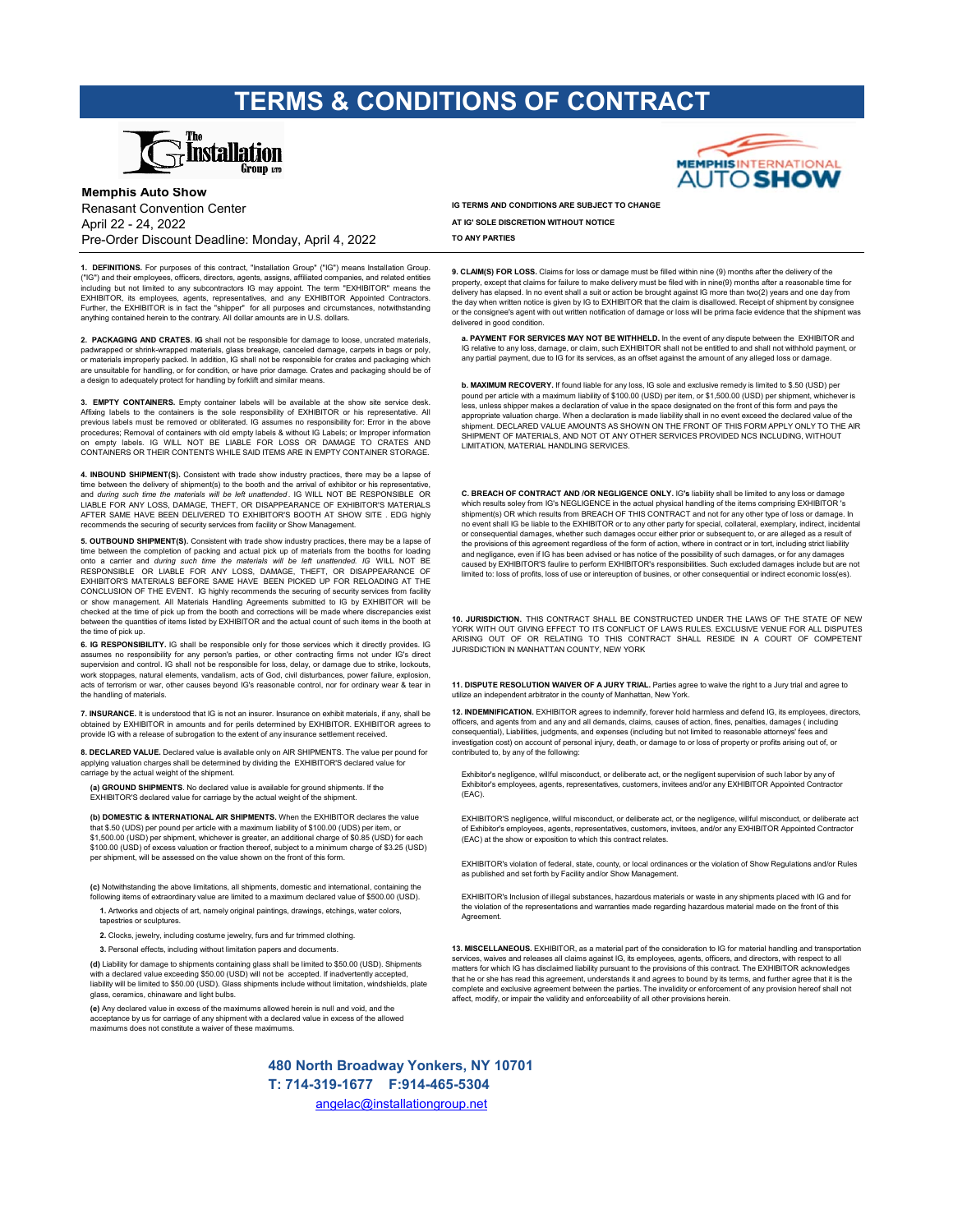## **MATERIAL HANDLING INFORMATION**



### **Memphis Auto Show**

Renasant Convention Center April 22 - 24, 2022 Pre-Order Discount Deadline: Monday, April 4, 2022



Material Handling is the unloading of your exhibit material, delivery **\* Special Handling** - Defined as shipments that are loaded by to your booth, handling of empty containers to and from storage, and cubic space and/or packed in such a manner as to require special removal of your materials from your booth for reloading onto your handling, such as ground loading, side door loading, constricted outbound carrier. This is not to be confused with the cost to transport space loading and designated piece loading or stacked shipments. your exhibit material to and from the events. Also included are mixed shipments and shipments without proper

- **How to Ship to Exhibit Site**<br>
\* Consign all shipments c/o IG Exposition Services<br>
\* **Overtime Surcharges** Shows the structure of the Surcharges Shows the Surcharges Shows the Surcharges Shows the Surcharges Show
	-
- \* Fill out and attach enclosed Direct Shipping labels. See enclosed Material handling Order Form for details.
- \* All shipments must have a bill of lading or delivery slip showing the received after the published deadline date for shipments to arrive at
- \* Certified weight tickets must accompany all shipments. **Storing Empty Containers**
- \* Take the time to ensure that your display and products are packed Properly labeled empty cartons will be picked up, stored, and returned
- \* If you are shipping your carpet and/or lighting trusses, make sure it your IG Service Executive and are for empty storage only. Depending

Select a carrier with experience in handling exhibition materials. Make plan for the return shipment. sure to give your carrier explicit information as to where and when to **Outgoing Shipments** check in. Delivery and pick up times are often out of range of "normal" An OMHF (Outbound Material handling Form / Bill of Lading) must delivery hours, make sure your carrier is committed to meeting your accompany all outgoing shipments. Shipping information, outbound

Confirm your delivery date and time with your carrier, and have all oversee the outbound shipment of your display and product. pertinent shipping information in the hands of your representative at **Machinery Labor and Equipment** show site. You may also want to review the return of your goods at the Labor and equipment for uncrating, unskidding, positioning, leveling,

Minimum per shipment may apply, see enclosed Material Handling When possible, supply your own rigging equipment with shipments and Order form for details. Please prepay all shipping charges-IG cannot pre-rig your material. accept or be responsible for collect shipments. Crated and uncrated **Insurance** shipments must be separated and clearly identified on separate bills of All of your goods should be insured by your own insurance policy. lading with separate weight tickets - otherwise IG will invoice the entire **Although we do our best to handle your goods as our own**, there are

- handling required. The commended that your goods be insured
- \* **Uncrated** Material that is shipped loose or pad-wrapped, and/or **IG Limits of Liability & Excess Declared Value** unskidded machinery without proper lifting bars or hooks. Tracking Shipments \* **Liability** - IG is liable for loss or damage to your goods only if
- 
- Overtime Surcharges Shows that move-in or move-out on \* Remove all old shipping and empty storage labels. weekends or late in the day may be subject to overtime surcharges.
- \* Complete the enclosed Material Handling Information Sheet. \* **Late Surcharges** A surcharge will apply if advance freight is
- number of pieces, weight, and type of merchandise the warehouse. See enclosed Material Handling Order Form for details.

neatly and securely. **after the show. Labels are available at the IG Service center** or from

is loaded last so it can be unloaded first.  $\Box$ **Freight Carriers** empty crates. Do not store any items in crates marked empty.

target dates and times. While making shipping plans to the Show, also **forms and labels will be available at the IG Service center**. Exhibitors plan for the return shipment. selecting non-official carriers will need to make their own arrangements **Tracking Shipments for pickup. Make sure that someone from your company will be on-site to for pickup.** Make sure that someone from your company will be on-site to

end of the show. The show and the show. The show is contained to the show and reskidding machinery and/or equipment must **Estimating Material Handling Charges be ordered separately. Place your order for this labor using the In-Booth** Handling charges are based on the weight of the freight. Shipments are Forklift & Labor Order form. If your material requires specialized rigging billed by the hundred weight and rounded up to the nearest hundred. equipment, please notify us promptly so that we can make arrangements.

load at the Uncrated rate. The uncrated rate of the uncreased in shipping and handling that can affect your exhibit and \* **Crated** - Material that is skidded, or is in any type of shipping products. IG has published IG Terms & Conditions of Contract that container that can be unloaded at the dock with no additional and are in your exhibitor service manual. Please read them carefully. It is

- loss or damage was caused by IG negligence.
- \* **Measure of Damage**  if IG was negligent and the negligence caused either loss or damage to your goods, then the measure of that damage will be determined by the following:
- a. Measure of damages in all situations (including b. & c. below) will be limited by the **Depreciated Value** of the goods or repair costs. whichever is less.
- b. The lesser of **\$0.50** per pound per package, **\$100** per package, or **\$1500** per occurrence.
- c. Damages will be limited to a declared value, if you fill in a **Declared Value Amoun**t, check the box requesting **Excess Declared Value**, and pay the appropriate charges for **Excess Declared Value** (Maximum allowed declared value \$100,000)
- **Cost** Excess declared value available from IG for \$1.00 per \$100
- of excess valuation. (\$50.00 minimum charges per request) **Not Insurance - Excess declared value is not insurance. IG does**  not offer or sell insurance. IG is not liable and will not owe for loss or damages to your goods if the damage or loss was not caused by IG negligence.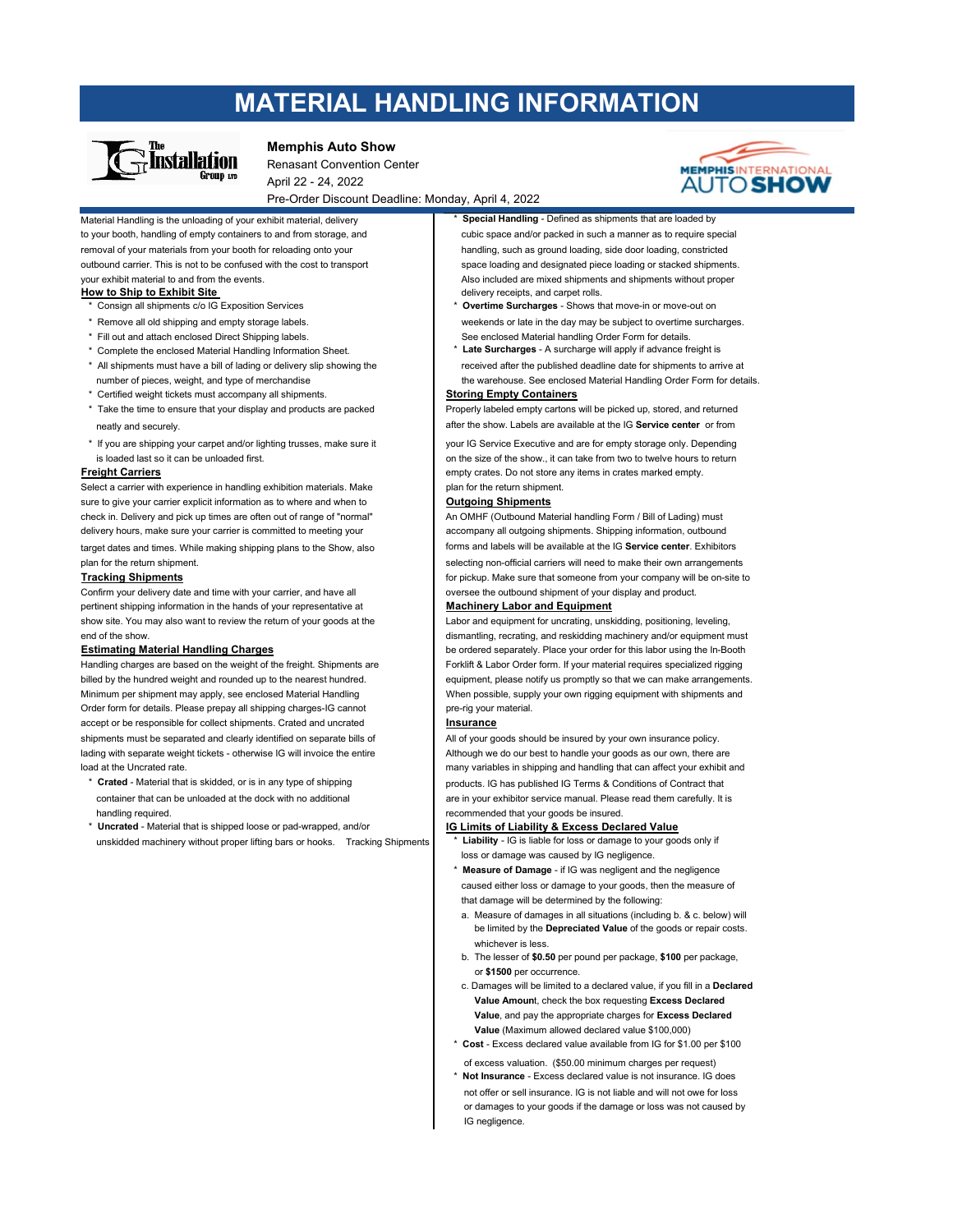# **MATERIAL HANDLING ORDER FORM**



**X**

**Memphis Auto Show**

Renasant Convention Center April 22 - 24, 2022 Pre-Order Discount Deadline: Monday April 4, 2022



| <b>COMPANY</b>               | <b>EMAIL ADDRESS</b>            | <b>INUMBER</b> |
|------------------------------|---------------------------------|----------------|
| AUTHORIZED CONTACT SIGNATURE | AUTHORIZED CONTACT-PLEASE PRINT | DATE           |

**CERTIFIED WEIGHT TICKETS ARE REQUIRED FOR ALL SHIPMENTS.** Drivers with inbound shipments must check at exhibit site by 7am to be guaranteed same day unloading.

SPECIAL HANDLING Materials delivered by a carrier in such a manner that requires additional handling, such as crates that are stacked, oversized, mixed loads, no documentation and shipments requiring additional time and labor will incur **additional charges**. This includes deliveries from FedEx, UPS, DHL,etc…

|                                                                                                                                                                            | <b>ADVANCE SHIPMENTS TO EDG WAREHOUSE:</b> (200 lb. minimum per shipment)                                                  |                                                |                                                                                                                                                                                           |  |  |
|----------------------------------------------------------------------------------------------------------------------------------------------------------------------------|----------------------------------------------------------------------------------------------------------------------------|------------------------------------------------|-------------------------------------------------------------------------------------------------------------------------------------------------------------------------------------------|--|--|
|                                                                                                                                                                            |                                                                                                                            | WEIGHT WILL BE ROUNDED OFF TO THE NEXT 100 LBS |                                                                                                                                                                                           |  |  |
|                                                                                                                                                                            |                                                                                                                            |                                                | Rates include: unloading crated freight (the warehouse cannot receive uncrated shipments); storing at warehouse for up to 30 days (any materials stored beyond 30 days will incur         |  |  |
|                                                                                                                                                                            |                                                                                                                            |                                                | additional costs applied to your invoice); reloading onto trucks and delivery to the exhibit site; unloading freight and delivery to your booth; picking up, storing, and returning empty |  |  |
| shipping containers; and reloading freight for return to your specified destination from exhibit site. The rates for this service are:                                     |                                                                                                                            |                                                |                                                                                                                                                                                           |  |  |
|                                                                                                                                                                            | <b>Crated Materials</b>                                                                                                    |                                                | 200 lbs min                                                                                                                                                                               |  |  |
|                                                                                                                                                                            | <b>Special Handling Shipment</b>                                                                                           |                                                | 200 lbs min                                                                                                                                                                               |  |  |
|                                                                                                                                                                            | <b>Small Package</b>                                                                                                       |                                                | 30 lbs max                                                                                                                                                                                |  |  |
|                                                                                                                                                                            |                                                                                                                            |                                                |                                                                                                                                                                                           |  |  |
|                                                                                                                                                                            | <b>DIRECT SHIPMENTS TO EXHIBIT SITE:</b> (200 lb. minimum per shipment)                                                    |                                                |                                                                                                                                                                                           |  |  |
|                                                                                                                                                                            |                                                                                                                            | WEIGHT WILL BE ROUNDED OFF TO THE NEXT 100 LBS |                                                                                                                                                                                           |  |  |
|                                                                                                                                                                            |                                                                                                                            |                                                | Rates include: unloading freight and delivery to your booth; picking up, storing, and returning empty shipping containers; and reloading freight for return to your specified destination |  |  |
| from exhibit site. However, any materials shipped back to warehouse from exhibit site will incur additional costs applied to your invoice. The rates for this service are: |                                                                                                                            |                                                |                                                                                                                                                                                           |  |  |
|                                                                                                                                                                            | <b>Crated Materials</b>                                                                                                    | \$73.06/cwt                                    | 200 lbs min                                                                                                                                                                               |  |  |
|                                                                                                                                                                            | <b>UnCrated Materials</b>                                                                                                  | \$79.75/cwt                                    | 200 lbs min                                                                                                                                                                               |  |  |
|                                                                                                                                                                            |                                                                                                                            |                                                |                                                                                                                                                                                           |  |  |
|                                                                                                                                                                            |                                                                                                                            |                                                |                                                                                                                                                                                           |  |  |
|                                                                                                                                                                            | <b>EXCESS DECLARED VALUE OPTION:</b>                                                                                       |                                                |                                                                                                                                                                                           |  |  |
|                                                                                                                                                                            |                                                                                                                            |                                                | Note 1: Liability is limited to \$0.50 Per pound per package, \$100.00 per package, or \$1,500.00 per occurrence, whichever                                                               |  |  |
| Above rates reflect charges for shipments                                                                                                                                  | is less, unless a higher value is declared.                                                                                |                                                |                                                                                                                                                                                           |  |  |
| handled within published or targeted to                                                                                                                                    | Note 2: Declared value \$ Excess declared value available from IG, up to \$100,000.00.                                     |                                                |                                                                                                                                                                                           |  |  |
| move-in and move-out dates and times.                                                                                                                                      | Excess declared value is not available for items listed on Terms & Conditions of Contract form.                            |                                                |                                                                                                                                                                                           |  |  |
|                                                                                                                                                                            | Check here, if requesting excess declared value (\$1.00 per \$100.00 of excess valuation will be assessed, \$50.00 minimum |                                                |                                                                                                                                                                                           |  |  |
|                                                                                                                                                                            |                                                                                                                            |                                                |                                                                                                                                                                                           |  |  |
|                                                                                                                                                                            | charge).                                                                                                                   |                                                |                                                                                                                                                                                           |  |  |
| <b>CALCULATION OF MATERIAL HANDLING CHARGES</b>                                                                                                                            |                                                                                                                            |                                                |                                                                                                                                                                                           |  |  |

| Our shipment will be sent to<br>Exhibit Site /  | Warehouse on date:                                                      | via:                           | <b>Total Pieces:</b> |     |     |
|-------------------------------------------------|-------------------------------------------------------------------------|--------------------------------|----------------------|-----|-----|
| Total Weight (200 lbs minimum per shipment)     | $\div$ 100 =                                                            | x Rate:                        |                      | $=$ |     |
| Small package will be sent to<br>Exhibit Site / | Warehouse on date:                                                      | via:                           | <b>Total Pieces:</b> | $=$ |     |
|                                                 |                                                                         | 1. Total Estimated Charges     |                      |     |     |
|                                                 | I agree in placing this order that I<br>have accepted IG Payment Policy | 2. 30% Off Target Surcharge    |                      |     |     |
|                                                 | and IG Terms & Conditions of                                            | 3. Excess Declared Value       |                      |     |     |
|                                                 | Contract.                                                               | 3.9.75% Sales Tax              |                      |     | N/A |
|                                                 |                                                                         | 5. Payment Enclosed            |                      |     |     |
|                                                 | <b>Authorized Signature:</b>                                            |                                |                      |     |     |
| ARRIVAL DATES AND SURCHARGES FOR SHIPMENTS      |                                                                         | Authorized Name (Please Print) | Date                 |     |     |

PLEASE SCHEDULE CAREFULLY TO MINIMIZE SURCHARGES!

**Direct Einest** First Day for shipments to arrive at the exhibit site

**A 30% (\$31.80 minimum) late arrival surcharge based on the above rates will apply to each shipment received at the exhibit site after this date.**

> **480 North Broadway Yonkers, NY 10701 T: 714-319-1677 F:914-465-5304**

AngelaG@installationgrroup.net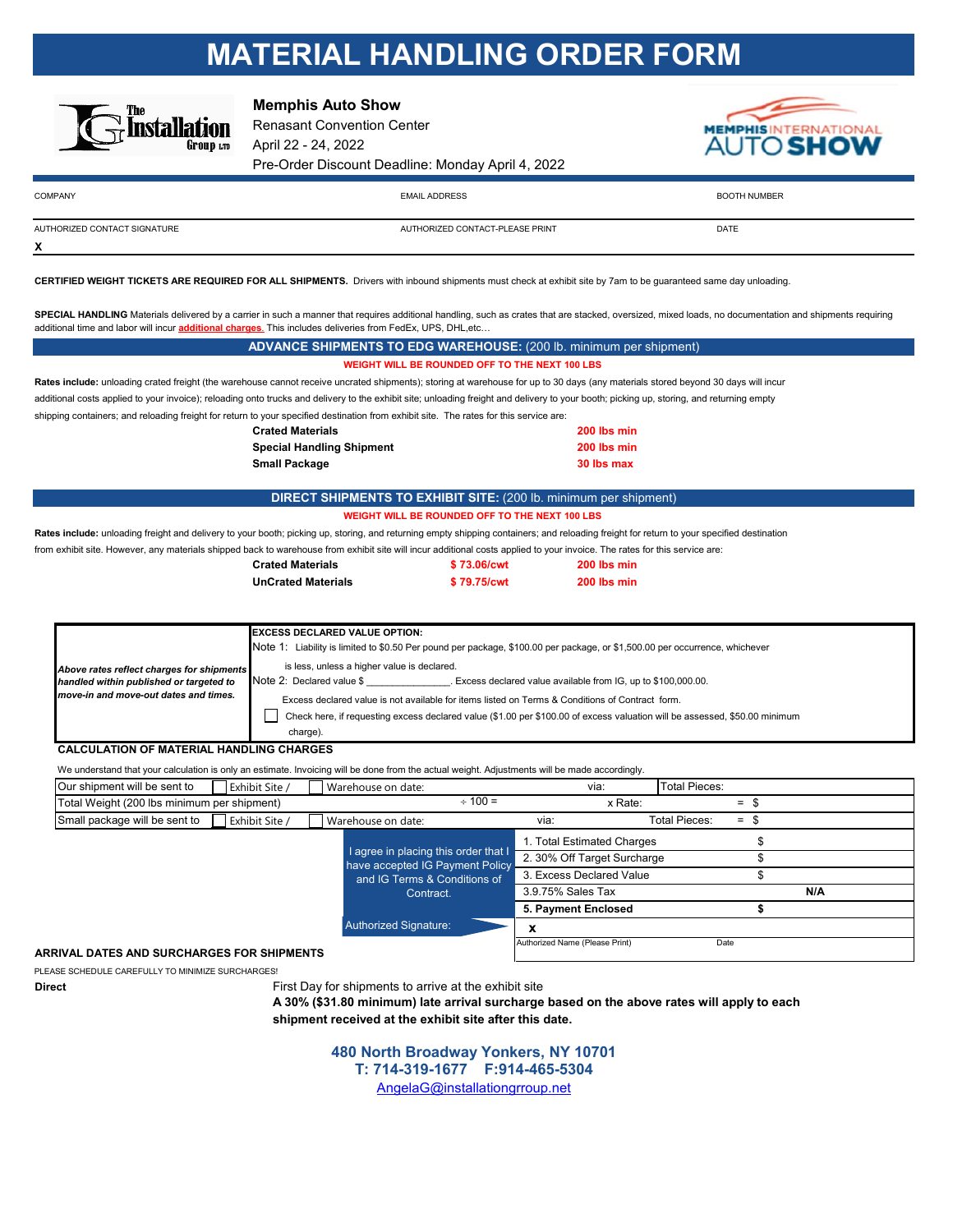# **SKIDDED LITERATURE ORDER FORM**



**Memphis Auto Show**

Renasant Convention Center April 22 - 24, 2022 Pre-Order Discount Deadline: Monday, April 4, 2022



**N/A**

\$

| <b>COMPANY</b> |  |  |
|----------------|--|--|

**X**

COMPANY EMAIL ADDRESS EXAMPLE TO A SECOND A SECOND AND SECOND TO A SECOND A SECOND AND SOLUTION OF SECOND AND SOLUTION OF SECOND AND SOLUTION OF SECOND AND SOLUTION OF SECOND AND SOLUTION OF SECOND AND SOLUTION OF SECOND A

AUTHORIZED CONTACT SIGNATURE AUTHORIZED CONTACT-PLEASE PRINT DATE

**CERTIFIED WEIGHT TICKETS ARE REQUIRED FOR ALL SHIPMENTS.** Drivers with inbound shipments must check in on show show by 7am to guarantee same day unloading.

|                                                                                                                                                                                           |                                             | <b>DIRECT SHIPMENTS TO EXHIBIT SITE:</b>                                                                                    |                             |                      |  |  |
|-------------------------------------------------------------------------------------------------------------------------------------------------------------------------------------------|---------------------------------------------|-----------------------------------------------------------------------------------------------------------------------------|-----------------------------|----------------------|--|--|
| Rates include: unloading freight and delivery to your booth; picking up, storing, and returning empty shipping containers; and reloading freight for return to your specified destination |                                             |                                                                                                                             |                             |                      |  |  |
| from exhibit site. However, any materials shipped back to warehouse from exhibit site will incur additional costs applied to your invoice. The rates for this service are:                |                                             |                                                                                                                             |                             |                      |  |  |
|                                                                                                                                                                                           | Literature                                  | \$94.00                                                                                                                     | <b>Per Skid</b>             |                      |  |  |
|                                                                                                                                                                                           |                                             |                                                                                                                             |                             |                      |  |  |
|                                                                                                                                                                                           | <b>EXCESS DECLARED VALUE OPTION:</b>        |                                                                                                                             |                             |                      |  |  |
|                                                                                                                                                                                           |                                             | Note 1: Liability is limited to \$0.50 Per pound per package, \$100.00 per package, or \$1,500.00 per occurrence, whichever |                             |                      |  |  |
| Above rates reflect charges for                                                                                                                                                           | is less, unless a higher value is declared. |                                                                                                                             |                             |                      |  |  |
| shipments handled within published or<br>Note 2: Declared value \$<br>Excess declared value available from IG, up to \$100,000.00.                                                        |                                             |                                                                                                                             |                             |                      |  |  |
| targeted to move-in and move-out dates<br>and times.                                                                                                                                      |                                             | Excess declared value is not available for items listed on Terms & Conditions of Contract form.                             |                             |                      |  |  |
|                                                                                                                                                                                           |                                             | Check here, if requesting excess declared value (\$1.00 per \$100.00 of excess valuation will be assessed, \$50.00 minimum  |                             |                      |  |  |
|                                                                                                                                                                                           | charge).                                    |                                                                                                                             |                             |                      |  |  |
| <b>CALCULATION OF MATERIAL HANDLING CHARGES</b>                                                                                                                                           |                                             |                                                                                                                             |                             |                      |  |  |
| We understand that your calculation is only an estimate. Invoicing will be done from the actual weight. Adjustments will be made accordingly.                                             |                                             |                                                                                                                             |                             |                      |  |  |
| Our shipment will be sent to                                                                                                                                                              | Exhibit Site /                              | Warehouse on date:                                                                                                          | via:                        | Total Skids:         |  |  |
|                                                                                                                                                                                           |                                             |                                                                                                                             |                             | \$<br>x Rate:<br>$=$ |  |  |
|                                                                                                                                                                                           |                                             |                                                                                                                             | 1. Total Estimated Charges  | \$                   |  |  |
|                                                                                                                                                                                           |                                             | I agree in placing this order that I<br>have accepted IG Payment Policy                                                     | 2. 30% Off Target Surcharge |                      |  |  |
|                                                                                                                                                                                           |                                             |                                                                                                                             |                             |                      |  |  |

**ARRIVAL DATES AND SURCHARGES FOR SHIPMENTS**

PLEASE SCHEDULE CAREFULLY TO MINIMIZE SURCHARGES!

**Direct April 19** First Day for shipments to arrive at the exhibit site

Authorized Signature:

Contract.

**shipment received at the exhibit site after this date. A 30% (\$30.00 minimum) late arrival surcharge based on the above rates will apply to each**

 **x**

 3.9.75% Sales Tax 5. Payment Enclosed

e (Please Print) Date

**T: 714-319-1677 F:914-465-5603** AngelaG@installationgroup.net **480 North Broadway Yonkers, NY 10701**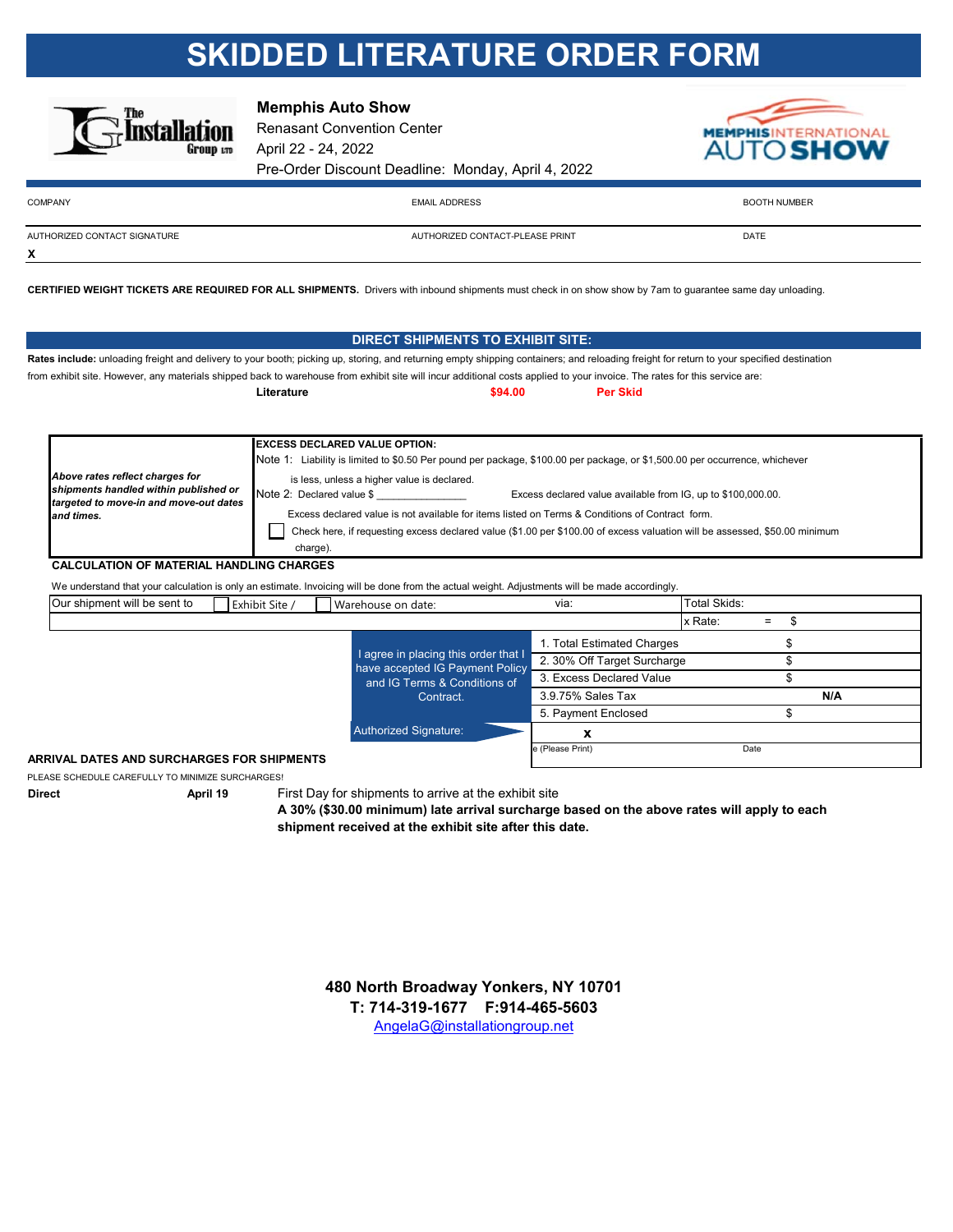



| FROM:<br>Address: | Booth # $\qquad \qquad$                                                                                                                 | FROM:<br>Address:                                                                                                                              | Booth # $\frac{1}{2}$                                                                  |
|-------------------|-----------------------------------------------------------------------------------------------------------------------------------------|------------------------------------------------------------------------------------------------------------------------------------------------|----------------------------------------------------------------------------------------|
| TO:               | <b>Memphis Auto Show</b><br>c/o Installation Group<br><b>Renasant Convention Center</b><br>255 N. Main Street<br>Memphis, TN 38103-1623 | TO:<br><b>Mephis Auto Show</b><br>c/o Installation Group<br><b>Renasant Convention Center</b><br>255 N Main Street<br>Memphis, TN 38103-1623   |                                                                                        |
|                   | <b>SHIPMENT SHOULD ARRIVE ON:</b><br>Tuesday, April 19, 2022<br><b>DIRECT SHIPMENT</b>                                                  |                                                                                                                                                | <b>SHIPMENT SHOULD ARRIVE ON:</b><br>Tuesday, April 19, 2022<br><b>DIRECT SHIPMENT</b> |
|                   | nstallation<br>Group 1:10                                                                                                               |                                                                                                                                                | <b>Installation</b>                                                                    |
| FROM:<br>Address: | Booth #<br><u> 1990 - Jan James James James James James James James James James James James James James James James James J</u>         | FROM:<br>Address:                                                                                                                              | Booth # $\qquad \qquad$<br><u> 1989 - Johann Stoff, amerikansk politiker (d. 1989)</u> |
| TO:               | <b>Memphis Auto Show</b><br>c/o Installation Group<br><b>Renasant Convention Center</b><br>255 N Main Street<br>Memphis, TN 38103-1623  | TO:<br><b>Memphis Auto Show</b><br>c/o Installation Group<br><b>Renasant Convention Center</b><br>255 N Main Streett<br>Memphis, TN 38103-1623 |                                                                                        |
|                   | <b>SHIPMENT SHOULD ARRIVE ON:</b><br>Tuesday, April 19, 2022<br><b>DIRECT SHIPMENT</b>                                                  |                                                                                                                                                | <b>SHIPMENT SHOULD ARRIVE ON:</b><br>Tuesday, April 19, 2022<br><b>DIRECT SHIPMENT</b> |

 $\bar{\mathbf{I}}$  $\overline{1}$ 

H

 $\overline{\phantom{a}}$  $\overline{\phantom{a}}$  $\overline{\phantom{a}}$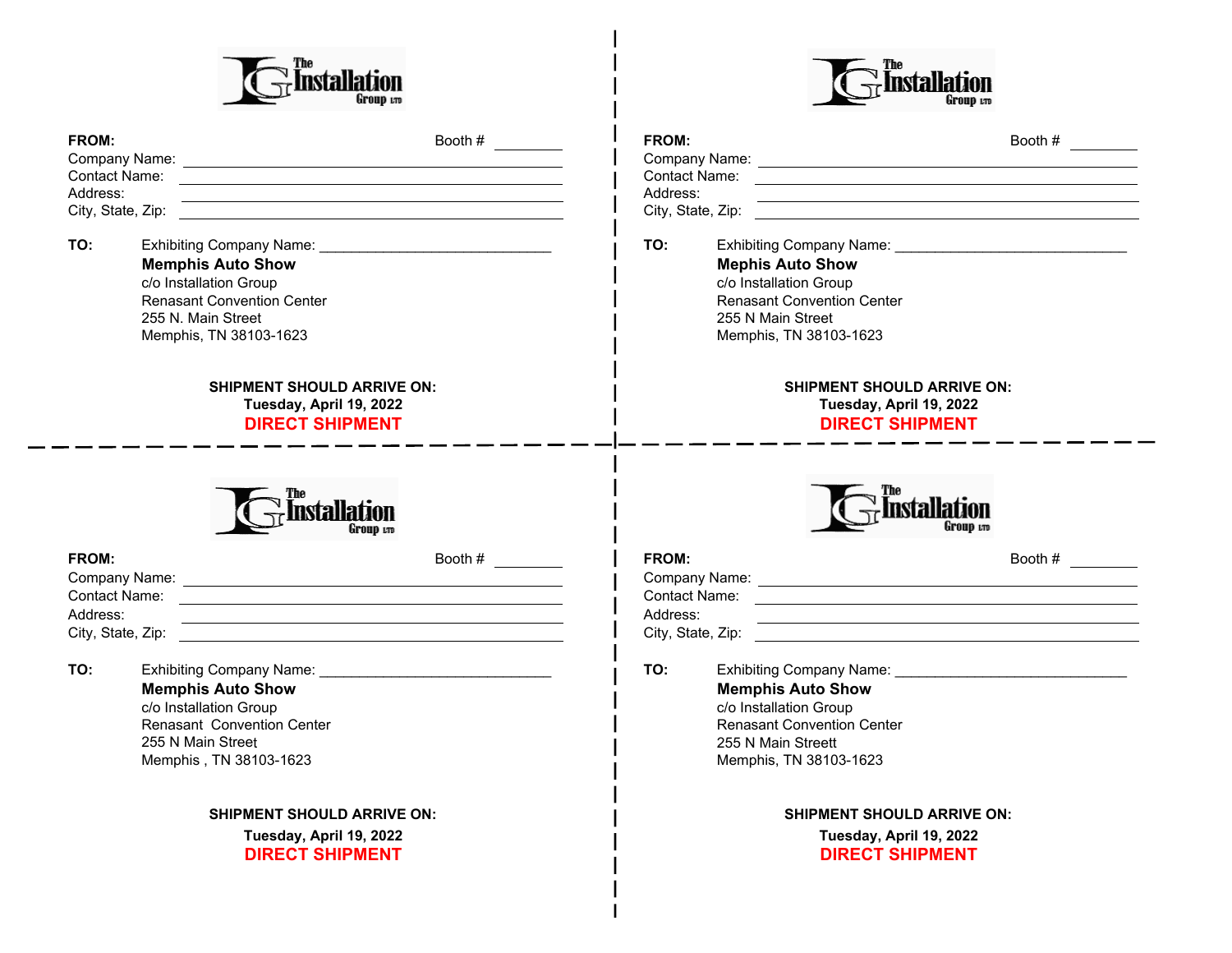## **LOGISTICS SHIPPING ORDER FORM**



**Memphis Auto Show**

Renasant Convention Center April 22 - 24, 2022 Pre-Order Discount Deadline: Monday, April 4, 2022



COMPANY EMAIL ADDRESS BOOTH NUMBER

**X**

AUTHORIZED CONTACT SIGNATURE

| <b><i>FACT-PLEASE PRINT</i></b><br>דוחר<br>AU HU<br>$\sqrt{2}$ | ----<br>DА<br>. |
|----------------------------------------------------------------|-----------------|

| <b>PICK UP INFORMATION</b>                          |                                                  |       |     |            |
|-----------------------------------------------------|--------------------------------------------------|-------|-----|------------|
| Date                                                | Shipping/Receiving Hours (4hour window required) |       |     |            |
| <b>Address</b>                                      | City                                             | State | Zip | Country    |
| <b>Pickup Contact</b>                               | <b>Phone Number</b>                              |       |     | Fax Number |
| Special Instructions (Additional Charges may apply) |                                                  |       |     | Weekend    |

| <b>DELIVERY INFORMATION</b> |                        |       |     |              |
|-----------------------------|------------------------|-------|-----|--------------|
| Date                        | <b>Receiving Hours</b> |       |     |              |
| Destination                 | <b>Exhibitor Name</b>  |       |     |              |
| Show Name                   | Booth #                |       |     |              |
| Address                     | City                   | State | Zip | Country      |
| Show Contractor             | Contact                |       |     | Phone Number |

| <b>METHOD OF SHIPMENT</b> |                                   |                                  |                                |  |
|---------------------------|-----------------------------------|----------------------------------|--------------------------------|--|
| Ground:                   | ᇚᇤ                                | Air:<br>Next Dav                 | <b>Special Instructions</b>    |  |
|                           | Truck Load                        | 2nd Day                          | (Additional charges may apply) |  |
|                           | Rates (price per shipments)       | Deferred                         |                                |  |
| Shipments 0-100 Lbs.*     | Shipments 101 lbs. and up*        | *Dim weight or actual weight     |                                |  |
|                           |                                   | which ever is greater will apply |                                |  |
|                           | *Subject to applicable surcharges | to Next Day, and 2nd Day.        |                                |  |

|                              |             | <b>CREDIT CARD CHARGE AUTHORIZATION (ALL INFORMATION MUST BE PROVIDED)</b> |                        |     |               |  |
|------------------------------|-------------|----------------------------------------------------------------------------|------------------------|-----|---------------|--|
| Credit Card Number           |             | <b>Expiration Date</b>                                                     |                        |     | CVV Code      |  |
| Cardholder's Name            |             |                                                                            | Cardholder's Signature |     |               |  |
| Cardholder's Billing Address |             | City                                                                       | State                  | Zip | Country       |  |
| MasterCard                   | $\Box$ Visa | American Express                                                           | Corporate Card         |     | Personal Card |  |

|                                                                               |     |    |                                           |                                                                      |                                    | <b>WEIGHT &amp; DIMENSIONS (FINAL RATE SUBJECT TO CORRECT WEIGHT &amp; DIMENSIONS)</b>                              |                                    |    |                             |   |                    |
|-------------------------------------------------------------------------------|-----|----|-------------------------------------------|----------------------------------------------------------------------|------------------------------------|---------------------------------------------------------------------------------------------------------------------|------------------------------------|----|-----------------------------|---|--------------------|
|                                                                               |     |    |                                           |                                                                      |                                    | Mark "x" in the H/M column to designate hazardous materials as defined in Department of Transportation Regulations. |                                    |    |                             |   |                    |
| <b>LIST EACH PIECE</b>                                                        | H/M |    | <b>DIMENSIONS IN INCHES</b>               |                                                                      | <b>EST. WEIGHT</b>                 | LIST EACH PIECE H/M                                                                                                 |                                    |    | <b>DIMENSIONS IN INCHES</b> |   | <b>EST. WEIGHT</b> |
|                                                                               |     | Lx | <b>Wx</b>                                 | н                                                                    |                                    |                                                                                                                     |                                    | Lx | Wx                          |   |                    |
|                                                                               |     | Lx | <b>Wx</b>                                 | н                                                                    |                                    |                                                                                                                     |                                    | Lx | Wx                          | H |                    |
|                                                                               |     | Lx | Wx.                                       |                                                                      |                                    |                                                                                                                     |                                    | Lx | Wx                          |   |                    |
|                                                                               |     | Lx | Wx                                        |                                                                      |                                    |                                                                                                                     |                                    | Lx | Wx                          |   |                    |
|                                                                               |     | Lx | Wx                                        |                                                                      |                                    |                                                                                                                     |                                    | Lx | Wx                          |   |                    |
| Total Weight:<br>Total pieces:                                                |     |    |                                           |                                                                      |                                    |                                                                                                                     | Hazardous Materials Contact Number |    |                             |   |                    |
| Note 1: STOP! You must read Terms & Conditions of Contract before             |     |    | I agree in placing this order that I have |                                                                      |                                    |                                                                                                                     |                                    |    |                             |   |                    |
| going any further I have read the Terms & Conditions form and I under-        |     |    |                                           | accepted IG Payment Policy and IG Terms<br>& Conditions of Contract. |                                    |                                                                                                                     |                                    |    |                             |   |                    |
| stand the contents thereof. I have the authority to bind the below-referenced |     |    |                                           |                                                                      | Authorized Signature - Please Sign |                                                                                                                     | $\sim$ $\sim$                      |    |                             |   |                    |

exhibiting company, which hereby accepts the terms and conditions set **X** Authorized Signature - Please Sign forth on this form and the Terms & Conditions of Contract form.

**Note 2:** Liability is limited to \$0.50 Per pound per package, \$100.00 per

package, or \$1,500.00 per occurrence, whichever is less, unless a higher value is declared.

**Note 3:** Declared value \$

Excess declared value available from IG, up to \$100,000.00.

Excess declared value is not available for items listed on the Terms & Conditions of Contract form.<br>├── Check here, if requesting excess declared value (\$1.00 per \$100.00 of excess valuation will be assessed, \$50.00

minimum charge).<br>RECEIVED, subject to individually determined rates or contracts that have been agreed upon in writing between IG and<br>shipper, if applicable, otherwise to the rates, classifications and rules that have bee

Authorized Name-Please Print **Date** 

AngelaG@installationgroup.net **480 North Broadway Yonkers, NY 10701 T: 714-319-1677 F:914-465-5304**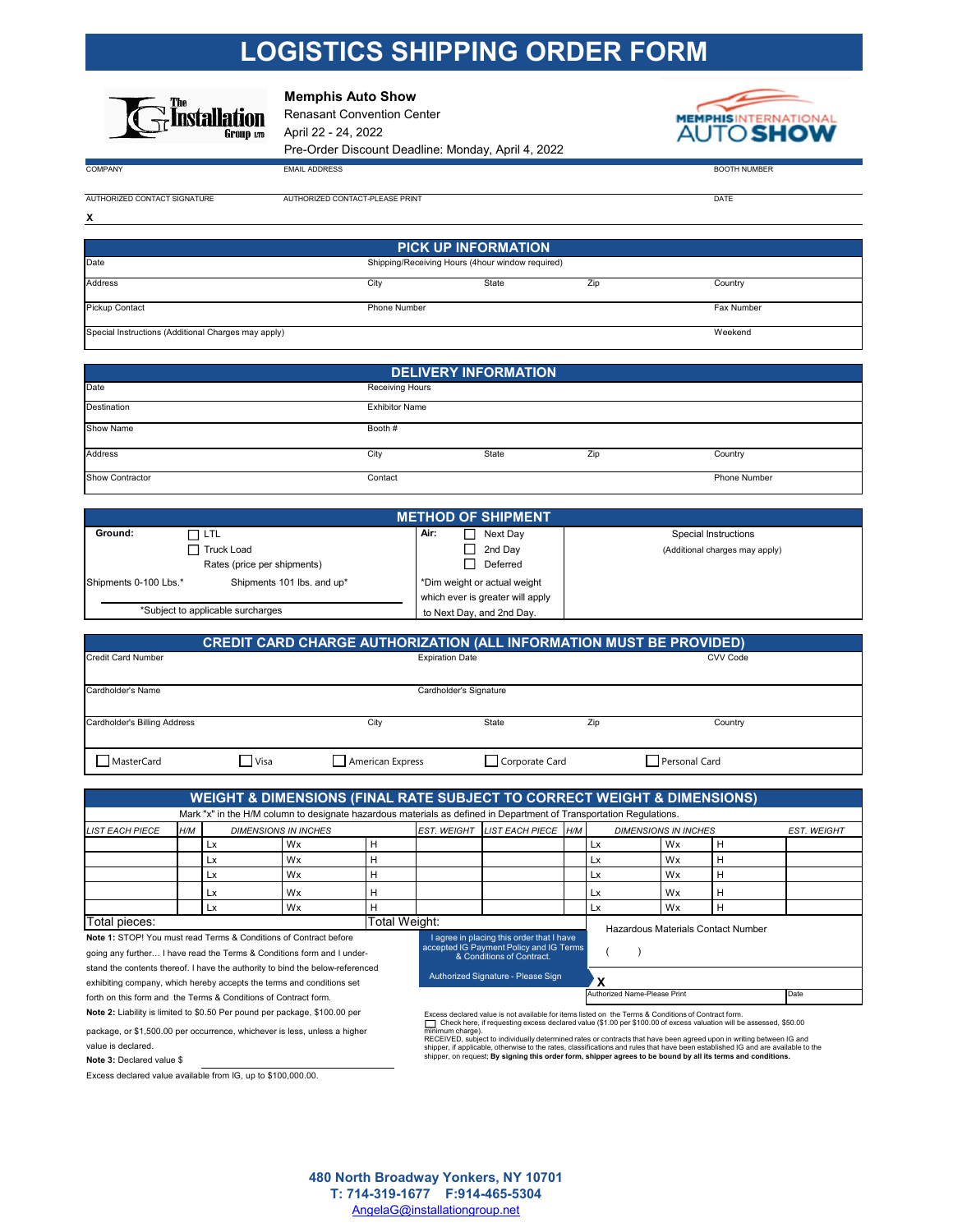# **FREIGHT SERVICE QUESTIONNAIRE**



**Memphis Auto Show**

Renasant Convention Center April 22 - 24, 2022 Pre-Order Discount Deadline: Monday, April 4, 2022



 $\blacksquare$ COMPANY NAME BOOTH NAME

|                                                                                                                                                                                                                               | ALL EXHIBITORS MUST RETURN THIS FORM                                                                                                                                                                            |
|-------------------------------------------------------------------------------------------------------------------------------------------------------------------------------------------------------------------------------|-----------------------------------------------------------------------------------------------------------------------------------------------------------------------------------------------------------------|
| 1. Estimated total number of pieces being shipped:                                                                                                                                                                            | 6. What is the minimum number of days to set your display?                                                                                                                                                      |
| Crated<br>Uncrated<br>Machinery<br>Total                                                                                                                                                                                      | 7. What is the weight of the single heaviest piece that must<br>be lifted?                                                                                                                                      |
| 2. Indicate total number of trucks in each                                                                                                                                                                                    | lbs.                                                                                                                                                                                                            |
| Van Line<br>Common Carrier<br>Flatbed<br>Co. Truck<br>Overseas Container                                                                                                                                                      | 8. What is the total weight of your exhibit or equipment<br>being shipped?<br>lbs.<br>9. Is there any special handling equipment required to                                                                    |
| 3. List carrier name(s):                                                                                                                                                                                                      | unload your exhibit materials, i.e. extended forklift blades,<br>special slings, lifting bars, etc.?                                                                                                            |
| the control of the control of the control of the control of the control of the control of the control of the control of the control of the control of the control of the control of the control of the control of the control |                                                                                                                                                                                                                 |
| 4. If using a Customs Broker, please print name:                                                                                                                                                                              | It is the responsibility of the Exhibitor to provide proper special<br>handling instructions. Failure to provide these instructions will result<br>in the elimination of any liability for loss or damage by IG |
| Their Phone #                                                                                                                                                                                                                 |                                                                                                                                                                                                                 |
| 5. Print the name of person in charge of your move-in:                                                                                                                                                                        | <b>DIRECT SHIPMENTS ONLY:</b><br>1. What date and time are you scheduling your shipment(s)<br>to arrive on-site?                                                                                                |
| Their Phone #                                                                                                                                                                                                                 |                                                                                                                                                                                                                 |
|                                                                                                                                                                                                                               |                                                                                                                                                                                                                 |

AngelaG@installationgroup.net **480 North Broadway Yonkers, NY 10701 T: 714-319-1677 F:914-465-5304**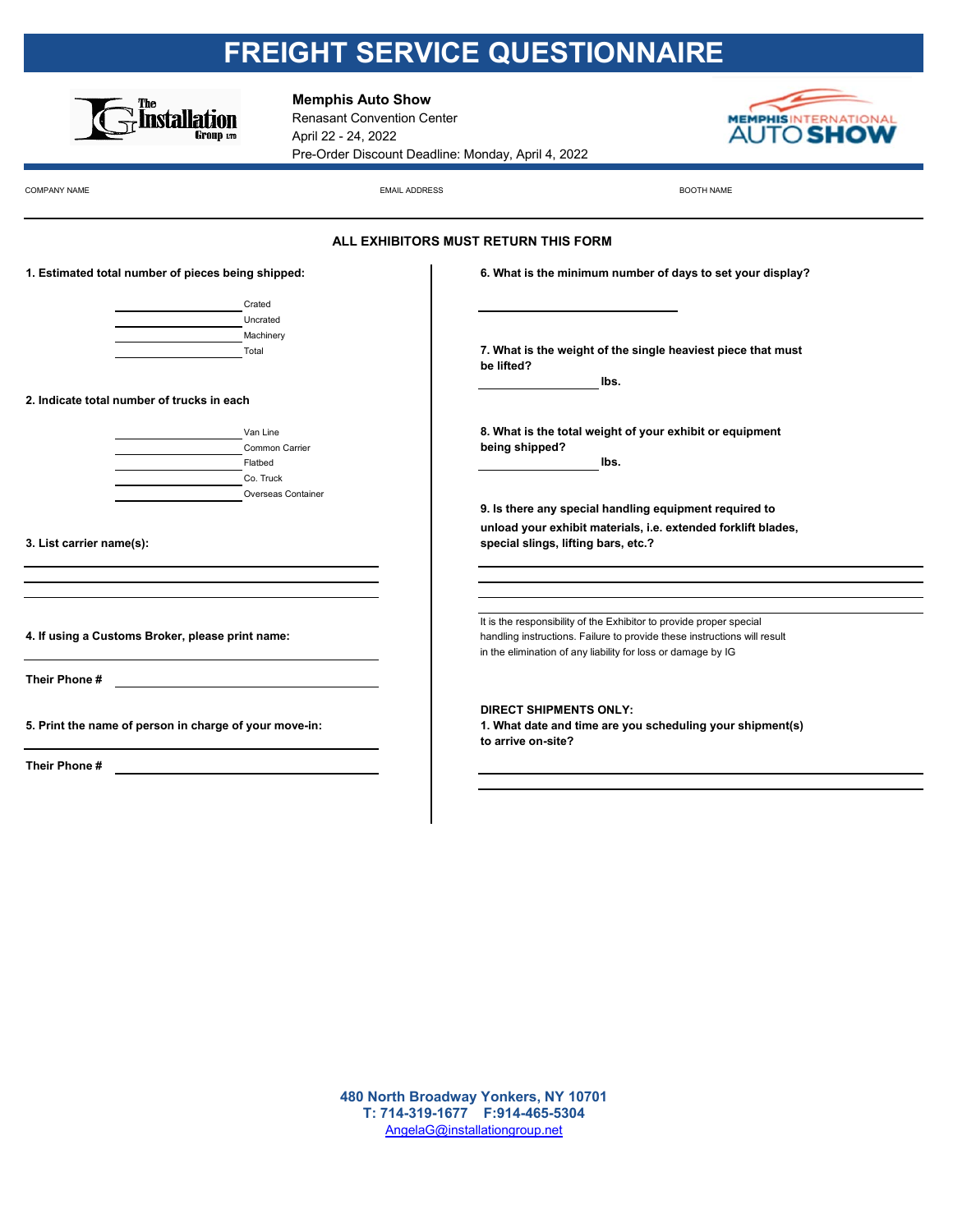# **OPERATION OF ALL MECHANICAL LIFTS**



**Memphis Auto Show**

Renasant Convention Center April 22 - 24, 2022 Pre-Order Discount Deadline: Monday, April 4, 2022



## **ATTENTION ALL EXHIBITORS!**



permitted by exhibitors or their appointed contractors. The operation or use of all motorized lifting equipment for installation of booth structures or signs is not

The operation or use of motorized or mechanical material handling equipment is not permitted by exhibitors or their appointed contractors. This also includes all mechanical scooters and carts.

## **ALL LIFTS AND MANPOWER MUST BE PROVIDED BY THE OFFICIAL SERVICE CONTRACTOR**

Thank you for your complete cooperation

AngelaG@installationgroup.net **480 North Broadway Yonkers, NY 10701 T: 714-319-1677 F:212-947-8006**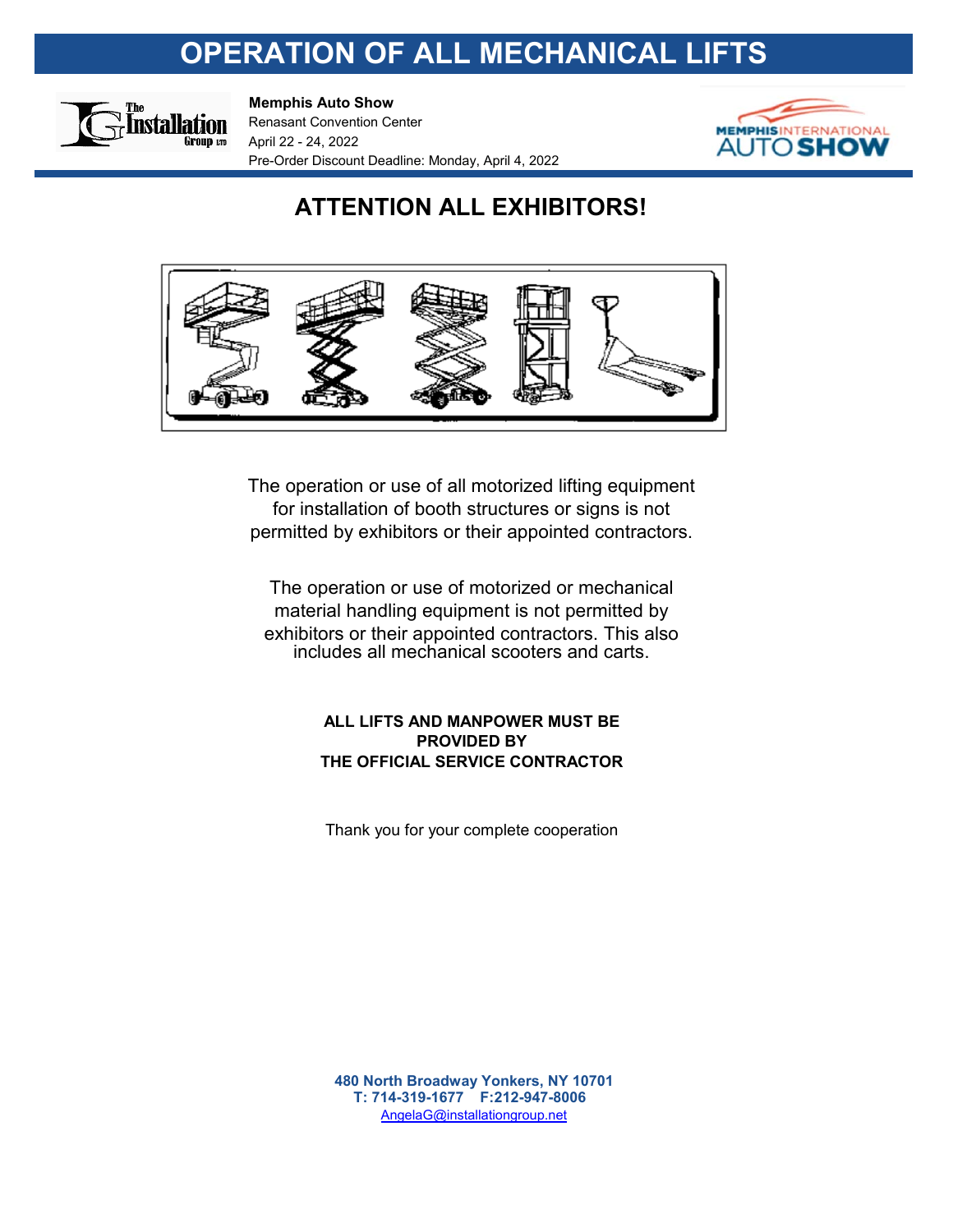# **STRUCTURAL INTEGRITY STATEMENT**



**Memphis Auto Show**

Renasant Convention Center April 22 - 24, 2022 Pre-Order Discount Deadline: Monday, April 4, 2022



**X**

COMPANY EMAIL ADDRESS BOOTH NUMBER

AUTHORIZED CONTACT SIGNATURE

AUTHORIZED CONTACT-PLEASE PRINT **Example 20 YO ALCONDU** 

# **STRUCTURAL INTEGRITY STATEMENT THIS FORM MUST BE RETURNED FOR ALL SUSPENDED STRUCTURES**

, the contracted exhibitor at the

MEMPHIS AUTO SHOW and (if applicable), the display house or builder for the aforementioned, exhibitor do hereby certify and guarantee that the stress points for the hanging structure have been properly engineered and tested. We further certifry that the structure can be hung safely and has been constructed to meet all applicable regulations and safety measures.

We hereby release, indemnify and forever hold harmles the RENASANT CONVENTION CENTER, IG**,** and its subsidiaries, their directors, officers, employees, representatives, agents and contractors from and against any and all liability, claims, damage, loss, fines, or penalties arising from the installation, use or dismantling of this structure. All hang points supporting in excess of 200 lbs. may be verified (metered) on site at exhibitor's expense.

|                                                                    | Booth #:                                                                                                                      |
|--------------------------------------------------------------------|-------------------------------------------------------------------------------------------------------------------------------|
| Authorized Signature:                                              |                                                                                                                               |
| <b>Printed Name:</b>                                               | Date:<br><u> 1980 - Jan Samuel Barbara, martin da shekara 1980 - An tsa a tsa a tsa a tsa a tsa a tsa a tsa a tsa a tsa a</u> |
| E-Mail:                                                            |                                                                                                                               |
| Display House/Builder:<br>(If applicable)<br>Authorized Signature: |                                                                                                                               |
| <b>Printed Name:</b>                                               | Date:                                                                                                                         |
| E-Mail:                                                            |                                                                                                                               |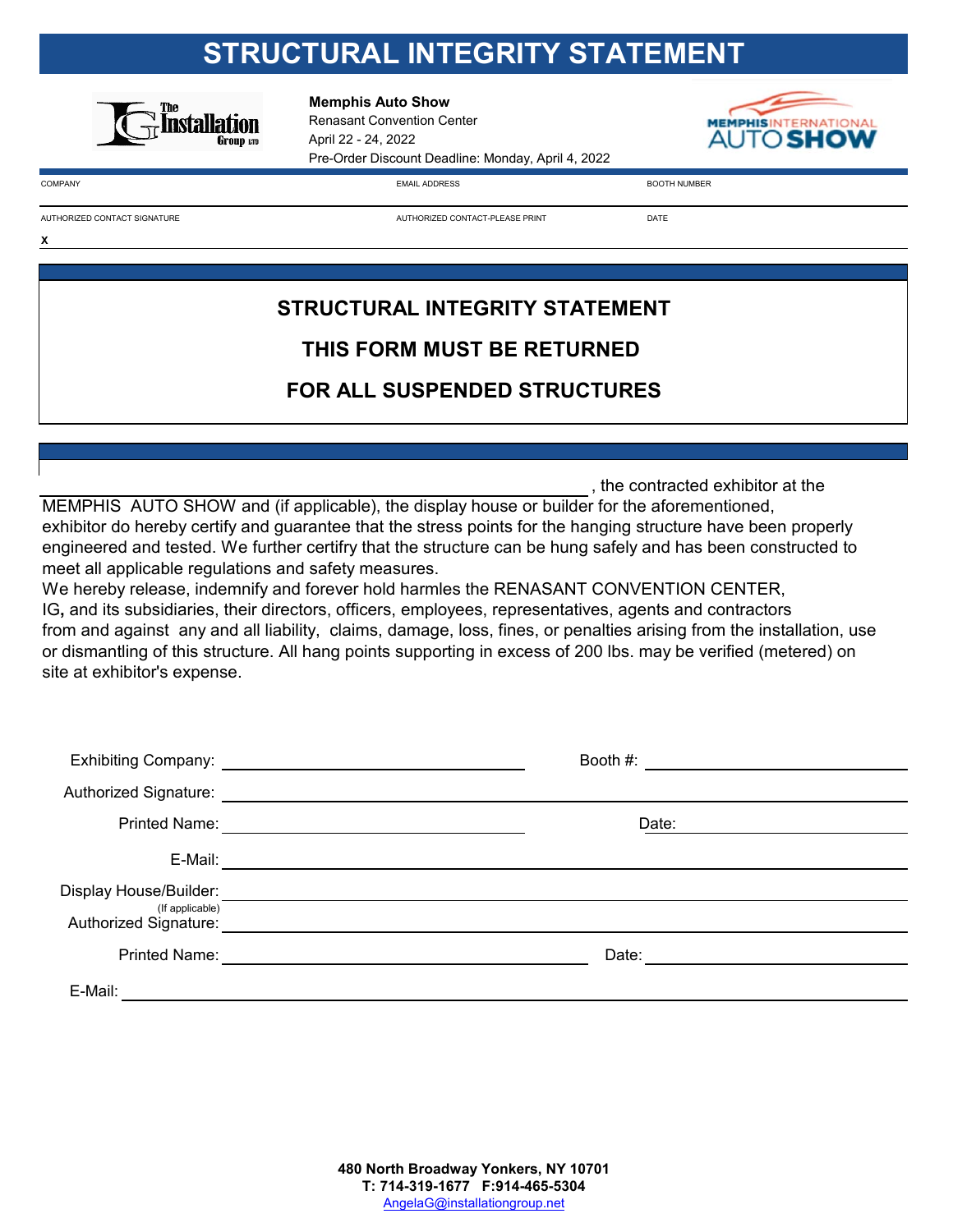# **INSTALLATION & DISMANTLING ORDER FORM**



**Memphis Auto Show**

Renasant Convention Center April 22 - 24, 2022 Pre-Order Discount Deadline:Monday, April 4, 2022



**X**

COMPANY EMAIL ADDRESS BOOTH NUMBER

AUTHORIZED CONTACT SIGNATURE

AUTHORIZED CONTACT-PLEASE PRINT DATE

**PLEASE COMPLETE THIS FORM FOR ALL DISPLAY LABOR NEEDED.**

**TO DETERMINE IF YOU NEED DISPLAY LABOR, PLEASE READ THIS FORM CAREFULLY.**

- **.** Display Labor is required for all installation and dismantling of exhibits, including signs and floor covering installation.
- **.** Exhibitor may unpack and place merchandise.
- **.** Exhibitor may set up exhibit display if one person can accomplish the task in less than one-half (1/2) hour without the use of tools.

Starting time can be guaranteed only when labor is required for the start of the working day at 8 AM. All exhibiting labor for 8 AM starting time will be dispatched to booth space. For all other starting times, check in at the labor desk one-half (1/2) hour before time requested. Labor cancelled without a 24 hour notice shall be charged a one (1) hour cancellation fee per worker. If exhibitor fails to use the workers at the time confirmed, a one (1) hour "No- Show" charge per worker will apply.

### **Note: Please schedule your labor for two hours after your target schedule for proper scheduling of labor.**

The minimum charge for labor is one (1) hour per worker. Labor thereafter is charged in half (1/2) hour increments. GRATUITIES IN ANY FORM, **INCLUDING CASH, GIFTS, OR LABOR HOURS FOR WORK NOT ACTUALLY PERFORMED ARE PROHIBITED BY IG. IG** requires the highest standards of integrity from all employees. All rates are subject to change if necessitated by increased labor and material costs.

### **LABOR RATES AS FOLLOWS:**

| Straight Time | Monday through Friday 8:00 AM to 4:30 PM                 | \$84.00 per hour  |
|---------------|----------------------------------------------------------|-------------------|
| Overtime      | All other times Monday through Friday, Saturday till 5pm | \$105.00 per hour |
| Double Time   | Saturday after 5pm, All day Sundays and Holidays         | \$125.00 per hour |

| <b>PLEASE INDICATE SERVICE</b>                                                  |                            |                                           | <b>PLACE ORDER HERE</b>              |                             |                               |                   |              |  |  |  |  |
|---------------------------------------------------------------------------------|----------------------------|-------------------------------------------|--------------------------------------|-----------------------------|-------------------------------|-------------------|--------------|--|--|--|--|
|                                                                                 | <b>SCHEDULE</b><br>DATE(S) | TOTAL # OF<br><b>WORKERS</b>              | <b>SCHEDULE</b><br><b>START TIME</b> | <b>SCHEDULE</b><br>End TIME | TOTAL # OF HOURS              | <b>LABOR RATE</b> | <b>TOTAL</b> |  |  |  |  |
| $\Box$ IG SUPERVISED (OK TO PROCEED)                                            |                            |                                           | AM                                   | <b>AM</b>                   |                               |                   |              |  |  |  |  |
| Please complete "Key Information"                                               |                            |                                           | PM                                   | PM                          |                               |                   |              |  |  |  |  |
| IG will supervise labor to:                                                     |                            |                                           | AN.                                  | AM                          |                               |                   |              |  |  |  |  |
| . Unpack and install display before exhibitor arrival at show site.             |                            |                                           | PM                                   | PM                          |                               |                   |              |  |  |  |  |
| . Dismantle, pack, and arrange to ship display after show closing.              |                            |                                           | AN.                                  | AM                          |                               |                   |              |  |  |  |  |
| . Subject to terms and conditions of all IG policies, including                 |                            |                                           | PM                                   | PM                          |                               |                   |              |  |  |  |  |
| terms and conditions of contract, including but not limited to sub-             |                            |                                           | AM                                   | AM                          |                               |                   |              |  |  |  |  |
| paragraph VI, Labor.                                                            |                            |                                           | PM                                   | <b>PM</b>                   |                               |                   |              |  |  |  |  |
| A 30% (\$50.00 minimum) surcharge will be added to the total                    |                            | I agree in placing this order that I have |                                      |                             | 1. Total Labor Ordered        |                   |              |  |  |  |  |
| installation/dismantle labor bill for this professional supervision.            |                            | accepted IG Payment Policy and IG         |                                      |                             | 2. 30% / IG Supervision       |                   |              |  |  |  |  |
| Terms & Conditions of Contract.<br>$\Box$ EXHIBITOR SUPERVISED (DO NOT PROCEED) |                            |                                           | 3.9.75% Sales Tax                    |                             |                               | N/A               |              |  |  |  |  |
| Indicate workers needed for installation and dismantling.                       |                            | Authorized Signature - Please Sign:       |                                      |                             | 4. Payment Enclosed           |                   |              |  |  |  |  |
| IG will not be responsible for any loss or damage arising from                  |                            |                                           |                                      |                             |                               |                   |              |  |  |  |  |
| the installation, unpacking, dismantlement or packing of exhibitor property     |                            |                                           |                                      |                             | Authorized Name -Please Print |                   | Date         |  |  |  |  |

AngelaG@installationgroup.net **480 North Broadway Yonkers, NY 10701 T:714-31-1677 F:914-465-5304**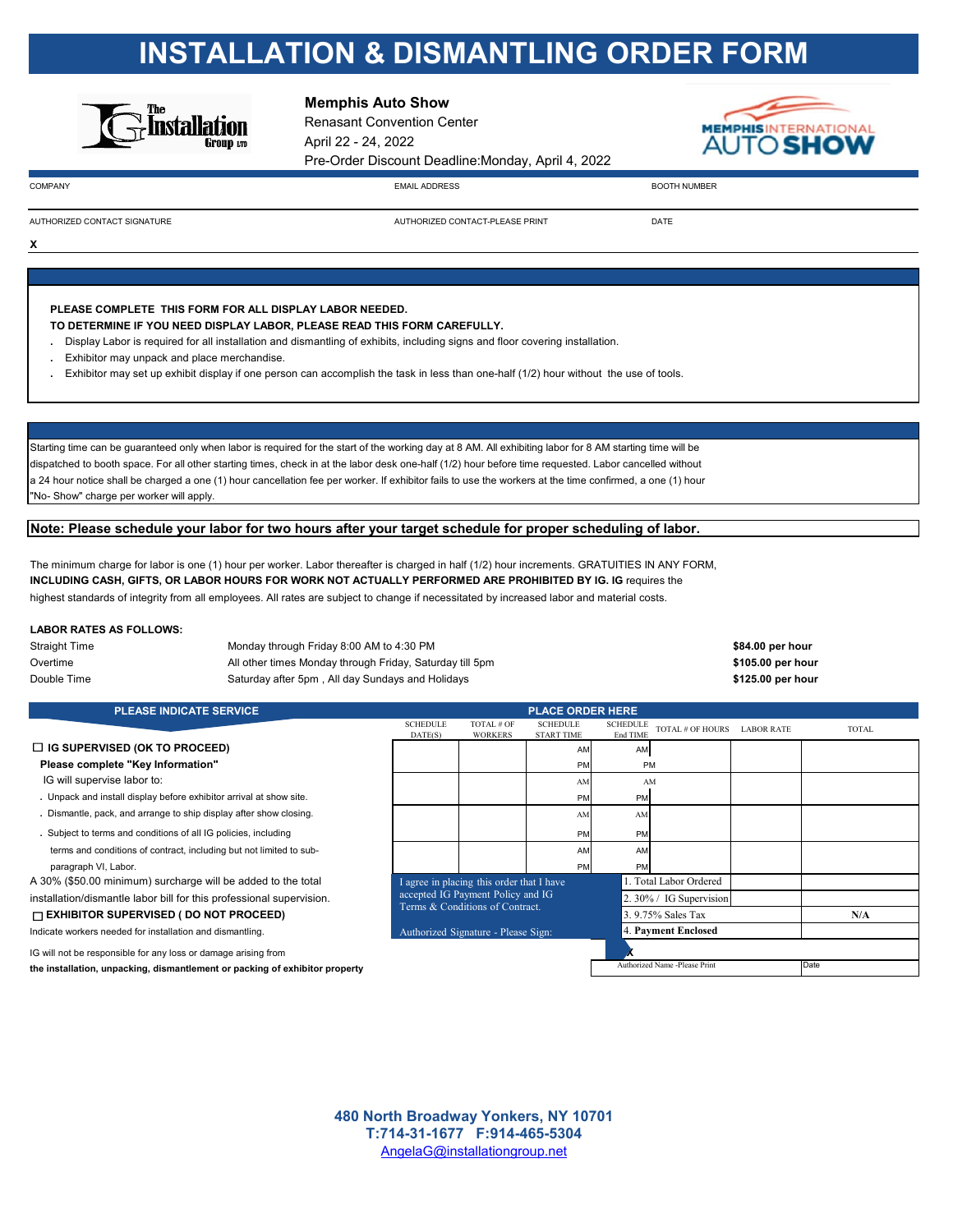# **IN-BOOTH FORKLIFT & LABOR ORDER FORM**



**Memphis Auto Show**

Renasant Convention Center April 22 - 24, 2022 Pre-Order Discount Deadline: Monday, April 4, 2022



AUTHORIZED CONTACT - PLEASE PRINT DATE

**x** AUTHORIZED CONTACT SIGNATURE

COMPANY EMAIL ADDRESS BOOTH NUMBER

**PLEASE COMPLETE THIS FORM FOR ALL IN-BOOTH FORKLIFT AND LABOR NEEDED TO DETERMINE IF YOU NEED IN-BOOTH FORKLIFT AND LABOR, PLEASE READ THIS FORM CAREFULLY.**

In-Booth Forklift and Labor may be required to assemble displays or when uncrating, un-skidding, positioning, and re-skidding equipment and machinery.

A forklift is required for moving equipment and materials weighing 200 pounds or more.

If you require a forklift, a crew will be assigned consisting of a forklift with an operator.

Starting times can be guaranteed only when labor is requested for 8AM. All exhibit labor for 8AM starting time will be dispatched to booth space. Confirm labor and forklifts by 2:30PM the day before the date requested.

Please have a respresentative pick up the crew at the labor desk and supervise the work to be done. Upon completion, the Exhibitor's representative will return the crew to the labor desk and approve the work order. Equipment and labor cancelled without 24-hour notice will be charged a one (1) hour cancellation fee per worker and forklift. If exhibitor fails to use the workers and equipment at the time confirmed, a one (1) hour "No-Show" charge per worker and forklift will apply.

The minimum charge for labor and equipment is one (1) hour per worker and forklift. Equipment and labor thereafter is charged half (1/2) hour increments. Gratuities in any form, including cash,gifts, or labor hours for work not actually performed are prohibited by IG. All rates are subject to change if necessitated by increased labor and material costs.

| IN-BOOTH FORKLIFT AND LABOR RATES AS FOLLOWS: |                                                          |                                    |                   |  |  |  |  |  |
|-----------------------------------------------|----------------------------------------------------------|------------------------------------|-------------------|--|--|--|--|--|
| <b>HOURLY RATES</b>                           | <b>TIMES</b>                                             | Forklift*(5000lb)<br>with Operator |                   |  |  |  |  |  |
| <b>LABOR RATES AS FOLLOWS:</b>                |                                                          |                                    |                   |  |  |  |  |  |
| <b>Straight Time</b>                          | Monday through Friday 8:00 AM to 4:30 PM                 |                                    | \$173.66 per hour |  |  |  |  |  |
| Overtime                                      | All other times Monday through Friday, Saturday till 5pm |                                    | \$295.50 per hour |  |  |  |  |  |
| Double Time                                   | Saturday after 5pm, All day Sundays and Holidays         |                                    | \$350.25 per hour |  |  |  |  |  |

**PLEASE INDICATE SERVICE PLACE ORDER HERE** 

|            | IG is responsible for the following: |             | <b>SCHEDULE</b> | TOTAL # OF                                                                  | <b>SCHEDULED</b>  | <b>SCHEDULED</b>               | TOTAL # OF   | LABOR | <b>TOTAL</b> |
|------------|--------------------------------------|-------------|-----------------|-----------------------------------------------------------------------------|-------------------|--------------------------------|--------------|-------|--------------|
|            |                                      |             | DATE(S)         | <b>FORKLIFTS</b>                                                            | <b>START TIME</b> | END TIME                       | <b>HOURS</b> | RATE  |              |
| Uncrating  | Unskiding                            | Positioning |                 |                                                                             | <b>AM</b>         | <b>AM</b>                      |              |       |              |
|            |                                      |             |                 |                                                                             | PM                | PM                             |              |       |              |
| Leveling   | Dismantling                          | Recarting   |                 |                                                                             | <b>AM</b>         | <b>AM</b>                      |              |       |              |
|            |                                      |             |                 |                                                                             | PM                | PM                             |              |       |              |
| Reskidding |                                      |             |                 |                                                                             | AM                | <b>AM</b>                      |              |       |              |
|            |                                      |             |                 |                                                                             | PM                | PM                             |              |       |              |
|            |                                      |             |                 |                                                                             | <b>AM</b>         | <b>AM</b>                      |              |       |              |
|            |                                      |             |                 |                                                                             | PM                | PM                             |              |       |              |
|            |                                      |             |                 | I agree in placing this order that I have<br>accepted IG Payment Policy and |                   | 1. Total Labor Ordered         |              |       |              |
|            |                                      |             |                 | IG Terms & Conditions of Contract                                           |                   | 2. Payment Enclosed            |              |       |              |
|            |                                      |             |                 | Authorized Signature - Please Sign                                          |                   | 3. 9.75% Sales Tax             |              |       |              |
|            |                                      |             |                 |                                                                             |                   |                                |              |       |              |
|            |                                      |             |                 |                                                                             |                   | Authorized Name - Please Print |              |       | Date         |

Angelag@installationgroup.net **T: 714-319-1677 F:914-465-5304 480 North Broadway Yonkers, NY 10701**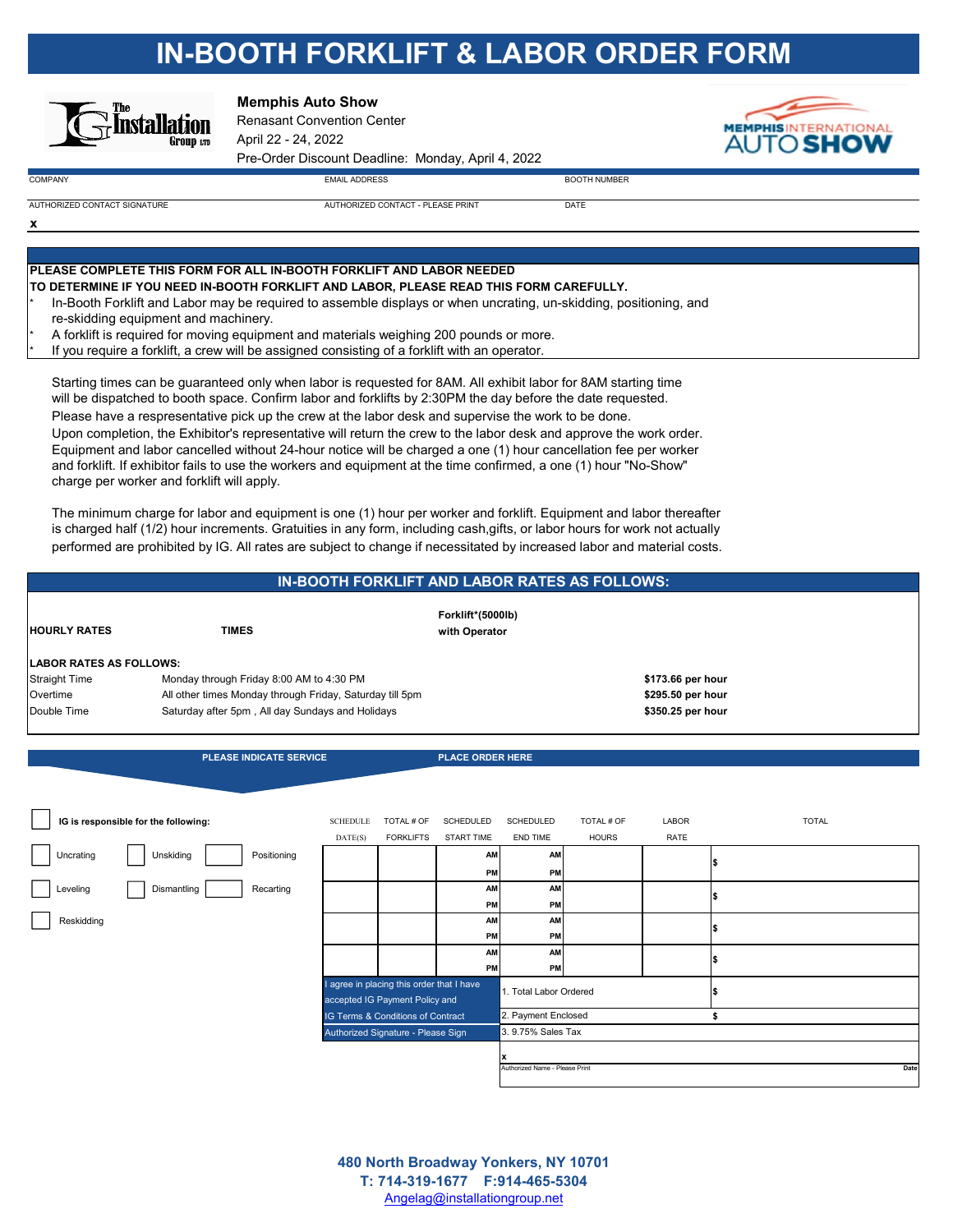# **SCISSOR LIFT WITH CREW ORDER FORM**



## **Memphis Auto Show**

Renasant Convention Center April 22 - 24, 2022 Pre-Order Discount Deadline: Monday, April 4, 2022



 $\blacksquare$ COMPANY  $\blacksquare$  BOOTH NUMBER

**TOTAL**

**X**

AUTHORIZED CONTACT SIGNATURE AUTHORIZED CONTACT - PLEASE PRINT DATE

### **IMPORTANT INFORMATION & RATES**

Starting time can be guaranteed only when labor is required for the start of the working day at 8:00AM. All exhibit labor for 8:00AM starting times will be dispatched to booth space. Confirm labor and equipment by 2:30PM the day before requested. Please have a representative pick up the crew at the labor desk and supervise the work to be done. Upon completion, the Exhibitor's representative will return the crew to the labor desk and approve the work order. Equipment and labor cancelled without a 24 hour notice shall be charged a one (1) hour cancellation fee per worker and equipment. If Exhibitor fails to use the workers and equipment at the time confirmed, a (1) hour "Not Ready" charge per worker and equipment will apply.

The minimum charge for labor is (1) hour per worker and equipment. Labor thereafter is charged in half (1/2) hour increments per worker and equipment. Gratuities in any form, including cash, gifts, or labor hours for work not actually performed are prohibited by IG. IG requires the highest standards

of integrity from all employees. Please call our confidential Always Honest hotline at 212-947-8255 to report fraudulent or unethical behavior. All rates are subject to change if necessitated by increased labor and material costs.

## **LABOR RATES ARE AS FOLLOWS:**

| Scissor Lift w/2 Workers Per Hour | Regular  | <b>Show Site</b> |
|-----------------------------------|----------|------------------|
| <b>Straight Time</b>              | \$173.66 | \$205.00         |
| Over time                         | \$285.00 | \$310.00         |
| Double Time                       | \$345.00 | \$405.00         |

Monday through Friday 8:00 AM to 4:30 PM All other times Monday through Friday, Saturday till 5pm

Saturday after 5pm, All day Sundays and Holidays



| <b>PLACE ORDER HERE</b> |                                                       |                                                                           |                                     |                                   |                     |  |  |  |  |
|-------------------------|-------------------------------------------------------|---------------------------------------------------------------------------|-------------------------------------|-----------------------------------|---------------------|--|--|--|--|
| <b>SCHEDULE DATE(S)</b> | <b>TOTAL # OF</b><br><b>WORKERS</b>                   | <b>SCHEDULED</b><br><b>START TIME</b>                                     | <b>SCHEDULED</b><br><b>END TIME</b> | <b>TOTAL # OF</b><br><b>HOURS</b> | <b>LABOR RATE</b>   |  |  |  |  |
|                         |                                                       | <b>AM</b><br>PM                                                           | AM<br>PM                            |                                   |                     |  |  |  |  |
|                         |                                                       | <b>AM</b><br>PM                                                           | AM<br>PM                            |                                   |                     |  |  |  |  |
|                         |                                                       | <b>AM</b>                                                                 | <b>AM</b>                           |                                   |                     |  |  |  |  |
|                         |                                                       | <b>PM</b>                                                                 | PM                                  |                                   |                     |  |  |  |  |
|                         |                                                       | AM                                                                        | AM                                  |                                   |                     |  |  |  |  |
|                         |                                                       | PM                                                                        | PM                                  |                                   |                     |  |  |  |  |
|                         |                                                       |                                                                           | 1. Total Labor Ordered              |                                   |                     |  |  |  |  |
|                         | I agree in placing this order that I have accepted IG | Payment Policy and IG Terms & Conditions of Contract 2. 30% IG Supervisor |                                     |                                   |                     |  |  |  |  |
|                         | 3.9.75% Sales Tax                                     |                                                                           |                                     |                                   |                     |  |  |  |  |
|                         | Authorized Signature - Please Sign:                   |                                                                           |                                     |                                   | 4. Payment Enclosed |  |  |  |  |
|                         |                                                       |                                                                           |                                     |                                   |                     |  |  |  |  |
|                         |                                                       |                                                                           | Authorized Name - Please Print      |                                   |                     |  |  |  |  |

Please estimate the number of forklifts and/or workers and hours per forklift and/or worker needed for installation and dismantling above. Invoice will be calculated according to actual hours worked, relative to the original estimate and based upon the date received. Additional labor required will be calculated and invoiced at the show site rates.

> **480 North Broadway Yonkers, NY 10701 T: 714-319-1677 F:914-465-5304** AngelaG@installationgroup.net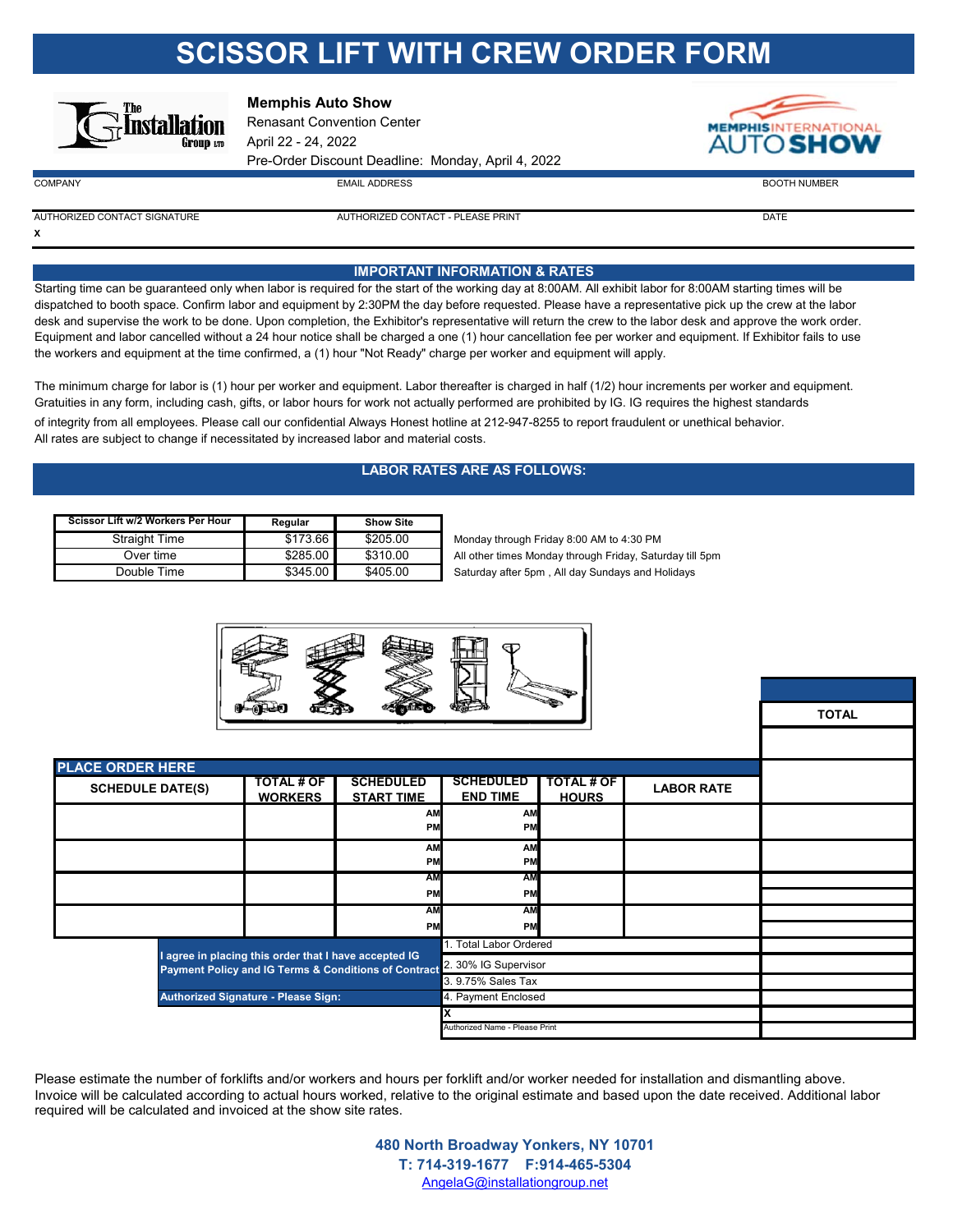# **FURNITURE & ACCESSORIES ORDER FORM**



## **Memphis Auto Show**

Renasant Convention Center April 22 - 24, 2022 Pre-Order Discount Deadline: Monday, April 4, 2022



 $COMPANY$  PHONE  $\#$   $EMAL$   $ADDRESS$  BOOTH NUMBER PHONE  $\#$ 

AUTHORIZED CONTACT SIGNATURE AUTHORIZED CONTACT - PLEASE PRINT DATE

**x**

|               |                                                                                      |                       | <b>PRICE LIST</b>       |                                                            |                           |                      |
|---------------|--------------------------------------------------------------------------------------|-----------------------|-------------------------|------------------------------------------------------------|---------------------------|----------------------|
|               |                                                                                      |                       |                         |                                                            |                           |                      |
|               | <b>DESCRIPTION</b>                                                                   | <b>DISCOUNT PRICE</b> | <b>REGULAR PRICE</b>    | <b>DESCRIPTION</b>                                         | <b>DISCOUNT PRICE</b>     | <b>REGULAR PRICE</b> |
|               | <b>BOOTH FURNITURE</b>                                                               |                       |                         |                                                            | <b>CUSTOM BOOTH DRAPE</b> |                      |
|               | IG1 Plastic Contour Chair                                                            | \$34.00               | \$49.75                 |                                                            |                           |                      |
|               | IG6 Contemporary Chair                                                               | \$78.00               | \$95.00                 | 8' H Back Drape and 36"H Side Drape --4 feet minimum order |                           |                      |
|               | IG5 Contemporary Arm Chair                                                           | \$81.00               | \$103.00                | Linear Ft., of Back Drape per ft.                          | \$16.00                   | \$22.50              |
|               | IG8 Contemporary Stool                                                               | \$89.00               | \$105.00                | Linear Ft., of Side Drape per ft.                          | \$11.50                   | \$17.50              |
|               |                                                                                      |                       |                         | 8' Upright Pole with Base                                  | \$36.50                   | \$43.75              |
|               | <b>DISPLAY TABLES - 30" HIGH</b>                                                     |                       |                         |                                                            | <b>BOOTH ACCESSORIES</b>  |                      |
|               | Skirting for Tables - White Vinyl Top and Pleated Skirt on 3 Sides                   |                       |                         | Chrome Sign Holder                                         | \$63.00                   | \$80.00              |
|               | Skirted 4' Table (Skirted 4 Sides)                                                   | \$89.25               | \$121.25                | Aluminum Easel                                             | \$42.00                   | \$65.00              |
|               | Skirted 6' Table                                                                     | \$119.00              | \$153.00                | <b>Bag Stand</b>                                           | \$106.00                  | \$130.00             |
|               | Skirted 8' Table                                                                     | \$133.00              | \$185.00                | Literature Rack                                            | \$120.25                  | \$179.50             |
|               | 4th Side Skirted, Optional                                                           | \$32.00               | \$42.50                 | Aisle Stanchion (Chrome)                                   | \$62.00                   | \$83.00              |
|               | Round Table                                                                          | \$178.00              | \$192.00                | Retractable Stantion (Blk)                                 | \$56.00                   | \$66.00              |
|               |                                                                                      |                       |                         | Plastic Chain Price/Ft.                                    | \$3.00                    | \$5.75               |
|               | *** Please note, for unskirted tables, please take 20% off listed prices***          |                       |                         | Stanchion Rope - 8' Section                                | \$26.00                   | \$36.50              |
|               |                                                                                      |                       |                         | <b>Ticket Tumbler</b>                                      | \$69.50                   | \$104.00             |
|               | <b>DISPLAY COUNTERS - 42" HIGH</b>                                                   |                       |                         | Wastebasket                                                | \$10.25                   | \$14.50              |
|               | Skirting for Counters - White Vinyl Top and Pleated Skirt on 3 Sides                 |                       |                         | Display Case 6' Full View                                  | \$546.00                  | \$850.00             |
|               | Skirted 4' Counter (Skirted 4 Sides)                                                 | \$121.00              | \$141.50                | Display Case 6' Half View                                  | \$382.00                  | \$625.00             |
|               | Skirted 6' Counter                                                                   | \$142.00              | \$162.00                |                                                            |                           |                      |
|               | Skirted 8' Counter                                                                   | \$164.00              | \$186.75                |                                                            |                           |                      |
|               | 4th Side Skirted, Optional                                                           | \$45.00               | \$60.00                 |                                                            |                           |                      |
|               |                                                                                      |                       |                         |                                                            |                           |                      |
|               |                                                                                      |                       |                         |                                                            |                           |                      |
|               | <b>RISERS - 8" Wide</b>                                                              |                       |                         | Prices include delivery, installation, rental, and         |                           |                      |
|               | 4' Single Tier, 7" or 15"                                                            | \$48.00               | \$68.50                 | removal. Cancellation Policy: Item cancellations will be   |                           |                      |
|               | 6' Single Tier, 7" or 15"                                                            | \$69.50               | \$103.50                | charged 100% of original prices after move-in begins or    | after installation.       |                      |
|               | 4' Double Tier, 7" and 15"                                                           | \$83.25               | \$125.00                |                                                            |                           |                      |
|               | 6' Double Tier, 7" and 15"                                                           | \$114.00              | \$170.50                |                                                            |                           |                      |
|               |                                                                                      |                       | <b>PLACE ORDER HERE</b> |                                                            |                           |                      |
|               | Table / Counter Skirt Color (Black will be provided if no color is indicated below): |                       |                         |                                                            |                           |                      |
| <b>SELECT</b> | Black<br>White                                                                       |                       |                         |                                                            |                           |                      |
|               | Optional 4th Side TABLE Skirt:                                                       | 6                     | 8'                      | Optional 4th Side COUNTER Skirt:                           |                           | 6'<br>8'             |
|               | Tackboard / Pegboard Placement:                                                      |                       | Vertical Only           |                                                            |                           |                      |
| ITEM#         |                                                                                      | <b>DESCRIPTION</b>    |                         | <b>PRICE</b>                                               | <b>QUANTITY</b>           | <b>TOTAL PRICE</b>   |
|               |                                                                                      |                       |                         |                                                            |                           | \$                   |
|               |                                                                                      |                       |                         |                                                            |                           | $\,$                 |
|               |                                                                                      |                       |                         |                                                            |                           | \$                   |
|               |                                                                                      |                       |                         |                                                            |                           | \$                   |
|               |                                                                                      |                       |                         | 1. Total All Items Ordered                                 |                           | \$                   |
|               |                                                                                      |                       |                         | 2.9.75% Sales Tax                                          |                           | \$                   |
|               |                                                                                      |                       |                         | 3. Payment Enclosed                                        |                           | $\overline{\$}$      |

Angelag@installationgroup.com **T: 714-319-1677 F: 914-465-5304 480 North Broadway Yonkers, NY 10701**